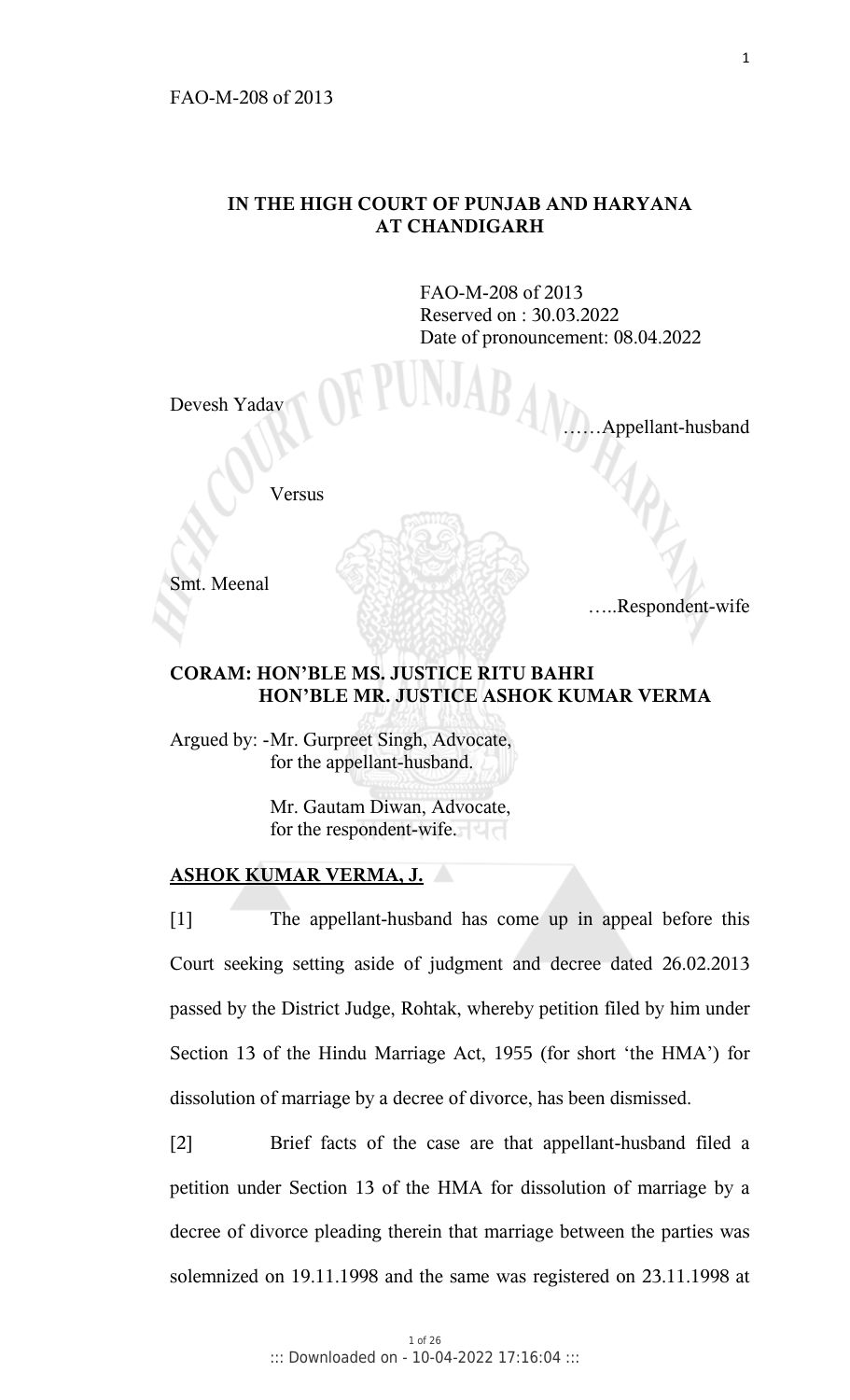Rohtak. At the time of marriage, appellant-husband was posted at Srinagar and they lived there upto March, 2000. Respondent-wife insisted that delivery of the child should take place at Rohtak, therefore, appellant acceded to her request and they went to Rohtak, where they were blessed with a son, namely, Jalaj on 24.08.1999. Thereafter, appellant was transferred to Jammu and parties lived together there upto April, 2002. The appellant remained posted at Jammu upto September, 2002 and then was transferred to Lucknow. It is alleged by the appellant-husband that from the beginning of the marriage, conduct, behaviour and attitude of the respondent-wife had been cruel, unwarranted and harsh and she used to pick up quarrels over trifles without any justifiable cause. The respondent deserted the appellant in April, 2002 and since then she had not returned to matrimonial home, whereas appellant had always been giving love and affection to the respondent and his son. In the beginning of December, 1999 appellant had taken the respondent along with his son to his place of posting at Srinagar and at the request of respondent her mother was also taken there and appellant provided proper food, clothing and every good lodging facility to the respondent, her mother and the son. In mid December, 1999, respondent suffered with breast abscess and she was got treated and operated at Army Hospital, Srinagar. In December, 1999, respondent was again operated at PGIMS, Rohtak, as the said ailment had re-developed. In April, 2002, respondent went to the house of her parents at Rohtak and thereafter in spite of best efforts of the appellant, she did not return to her matrimonial home. Appellant had also written several letters from the place of his posting requesting respondent and her parents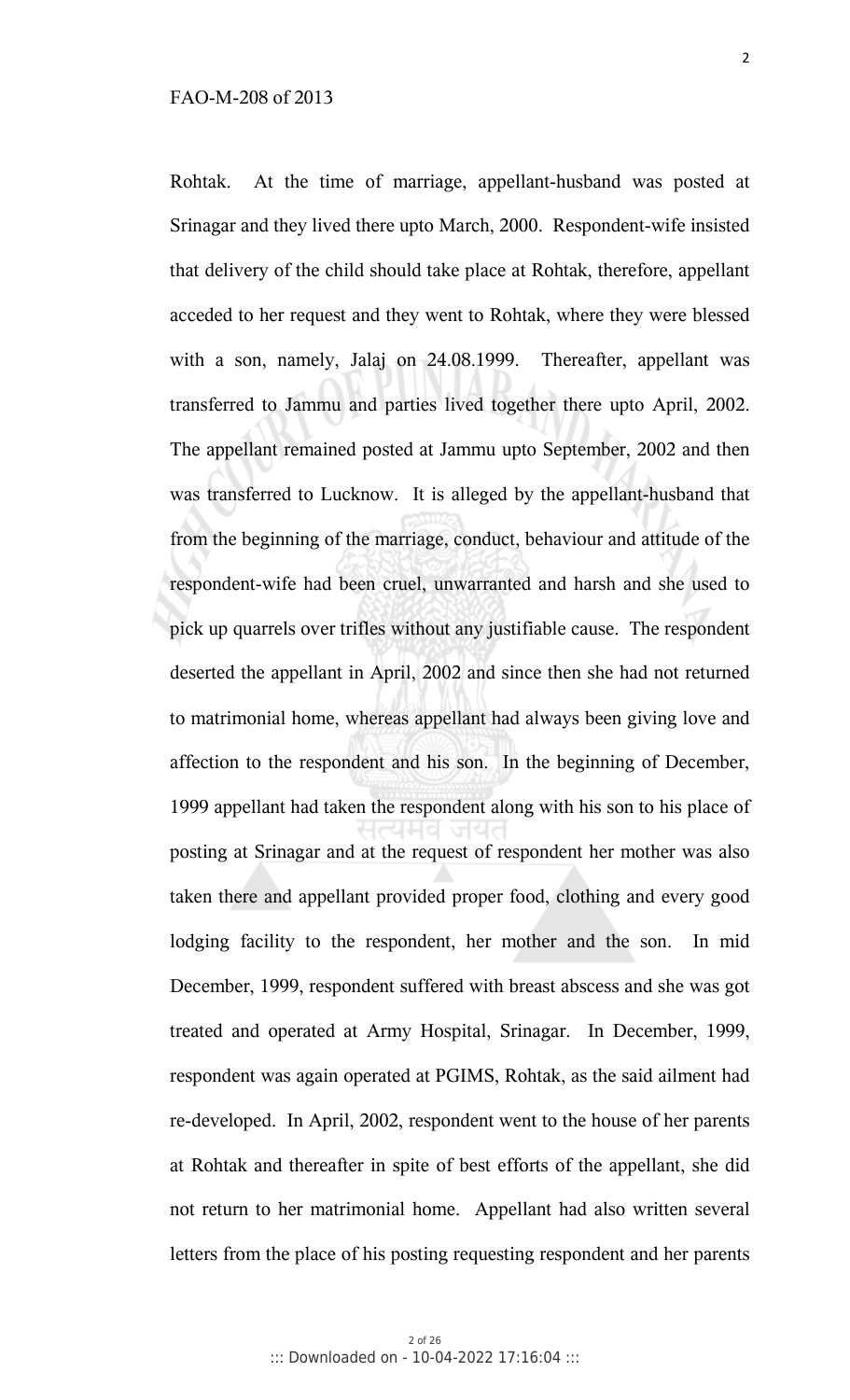to send the respondent and his son to him but in vain. Whenever, appellant came on leave at Rohtak and tried to meet his wife and the child, respondent's parents did not allow him to meet them. Rather, Pawan, brother of the respondent, misbehaved with the appellant whenever appellant visited the house of his in-laws. Appellant also met the respondent in April, 2006 and requested her to accompany him and apprised her that he had booked seats for journey but she flatly refused to accompany him and threatened that if he tried to take her with him, she would commit suicide. It is further alleged that respondent failed to discharge her matrimonial duties and obligations and rather she ill-treated and mal-treated the appellant, caused physical and mental cruelty upon him, did not cooperate in married life and made his life hell. The respondent even failed to give any respect and regard to the parents of the appellant. When respondent expressed her desire to do a job, appellant agreed to her request and she had worked at Army Public School, Jammu, from July, 2001 to March, 2002. As in spite of best efforts made by the appellant, respondent did not join the matrimonial home, he was compelled to institute a divorce petition bearing No.58 of 2006. The matter was referred to Lok Adalat/mediation. During the course of these proceedings, respondent agreed to withdraw her complaint made to the Air Force authorities as well as the application for maintenance filed before the Senior Air Force Officer, on withdrawal of said petition by the appellant. The matter was compromised on the basis of separate statements dated 21.12.2008 and the petition filed by the appellant was dismissed as withdrawn. Appellant further alleged that respondent was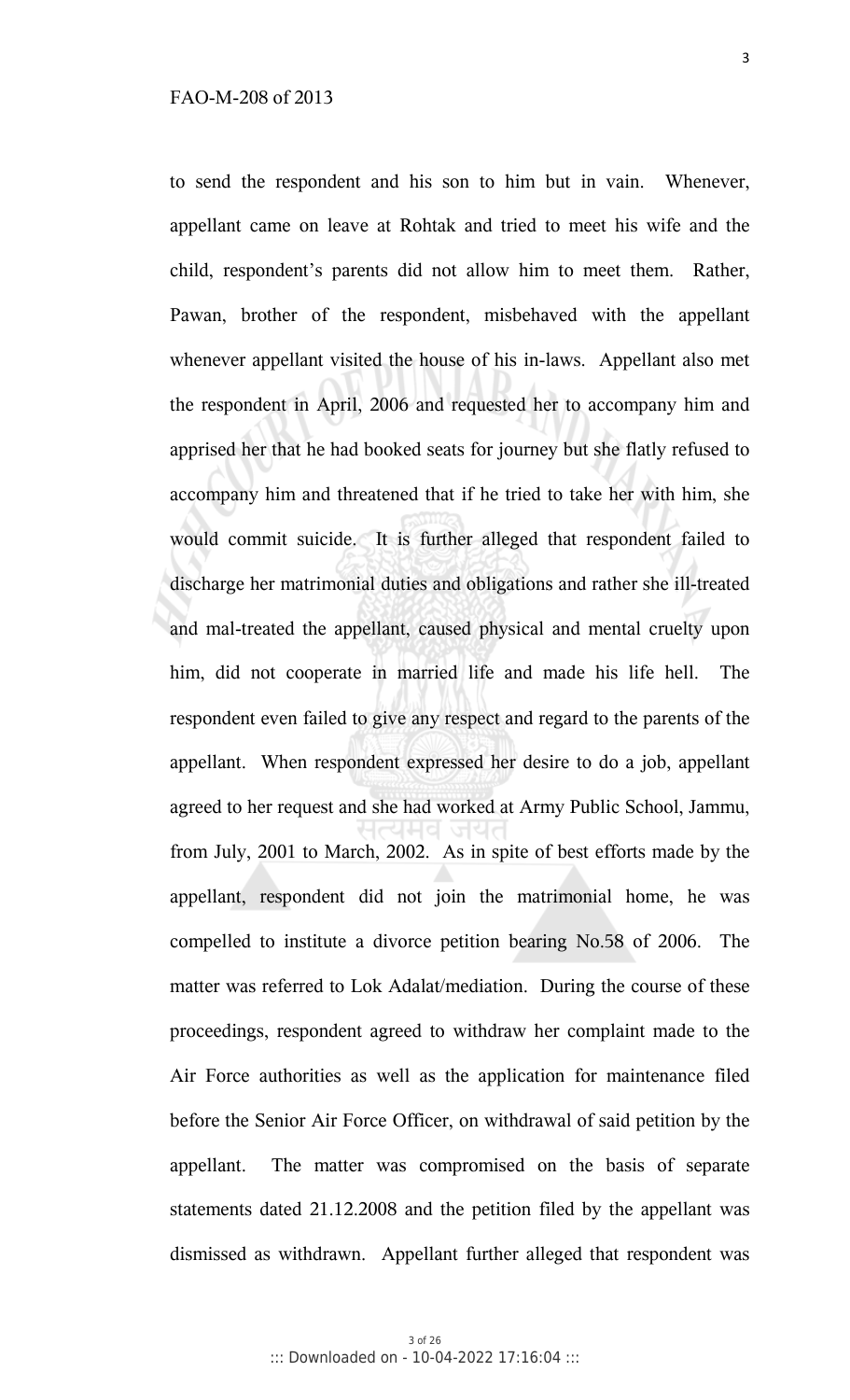working as lecturer in mathematics in Matu Ram Institute of Engineering and Management at Rohtak. Even during vacations she never joined the company of the appellant. Despite having given undertaking before the Court in her statement dated 21.12.2008, she had not withdrawn her complaint and maintenance application filed before the Senior Air Force Officer and did not join the company of the appellant at the matrimonial home at the place of his posting i.e. at M.E.T. Flight Air Force Station, Sirsa (Haryana). Therefore, appellant sought decree of divorce on the ground of cruelty and desertion.

[3] Respondent-wife contested the petition admitting the factum of solemnization of her marriage with the appellant and the birth of the son out of their wedlock. Respondent denied that she insisted that the delivery of the child should take place at Rohtak. It was also denied that from the beginning of the marriage, her conduct, behaviour and attitude had been cruel, unwarranted, harsh and she used to pick up quarrels with the appellant without any good cause and reason. It was also denied that she deserted the appellant in April, 2002 whereas the appellant had caused mental as well as physical cruelty to her. In the beginning of December, 1999 she was taken to Srinagar by the appellant and the mother of the respondent had to accompany her as there was no one else to look after her and her son. There respondent suffered with breast abscess in December, 1999 but the appellant refused to consult the doctors at Air Force Hospital being male staff and pressurized her to consult a nurse and due to the delay, the respondent had to undergo an operation at Srinagar Army Base Hospital and her mother had to look-after her. Since she was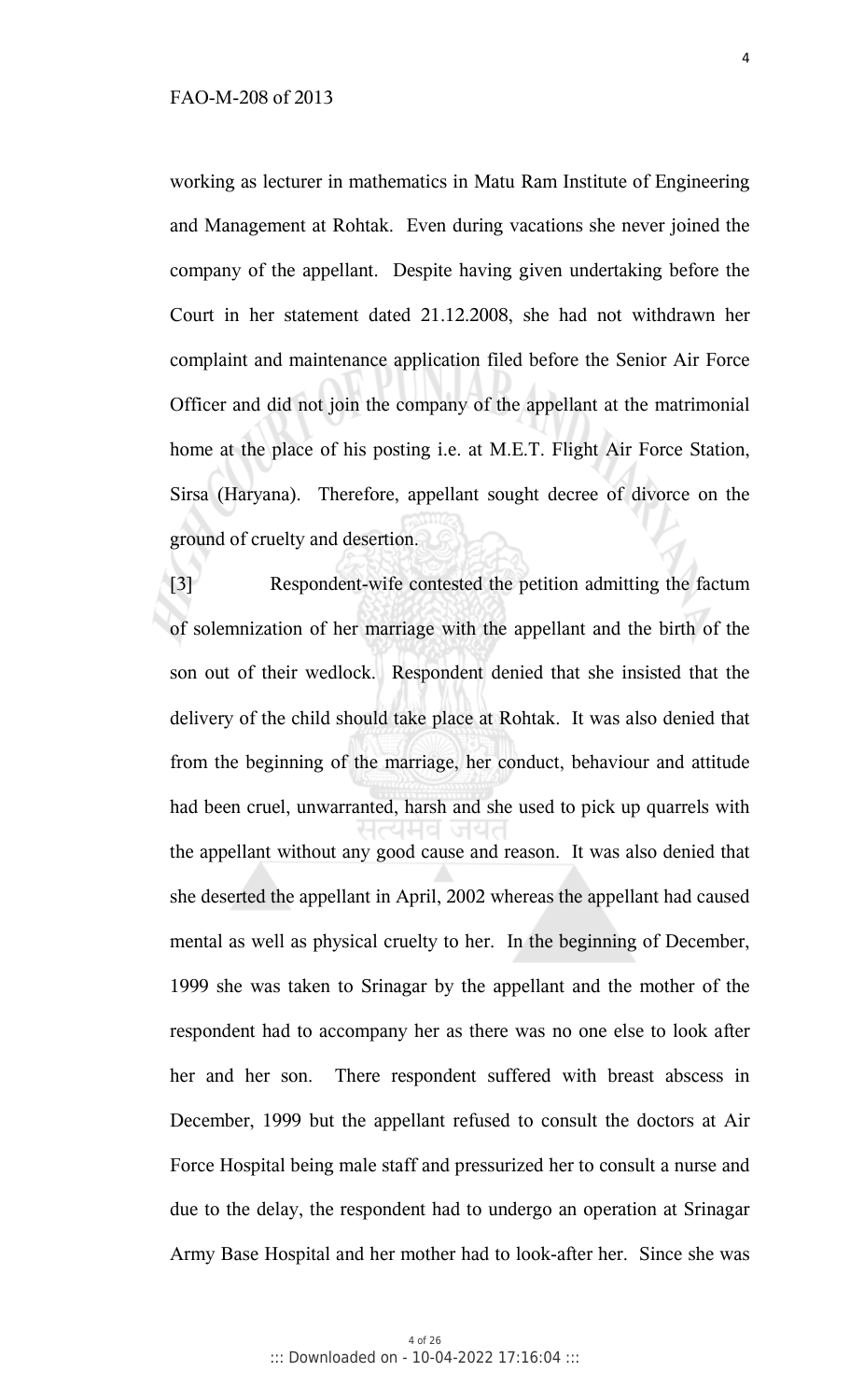not fully recovered, she had to undergo another operation in December, 1999 at PGIMS, Rohtak. As her mother-in-law refused to look after her, therefore, her sister stayed there to look after her and her mother took care of the child. The appellant did not avail leave at that time to join her in such painful moments. In march, 2000 respondent returned to the matrimonial home and went to appellant's place of posting at Jammu, however, appellant started teasing her by hurting her physically and mentally. On several occasions, respondent was thrashed by the appellant and in the midnight of June 19, 2000 she was turned out of the matrimonial home. Appellant levelleved false allegations about her character. Therefore, her brother had to come to Jammu to patch up the matter. On 27/28 August, 2000, appellant repeated his behaviour and left the respondent and her son at Ambala at her brother's house forcibly. He came in November, 2000 and had taken the respondent and their son back on 18.11.2000. However, after a few days, appellant again started treating the respondent like a slave and demanded money to pay his loan taken for purchase of a car. As a result, respondent had to go back to her parental home as it was not possible to live in such isolation where she was compelled to keep even every window shut with curtains and not to talk to any person. After reaching Rohtak, it was revealed that the respondent had conceived again but appellant forced her to abort the pregnancy alleging that the same did not belong to him. After that appellant went to the house of the respondent and apologized for his mis-behaviour. Respondent denied that she did not allow the appellant to meet his son Jalaj. She also denied that she deserted the company of the appellant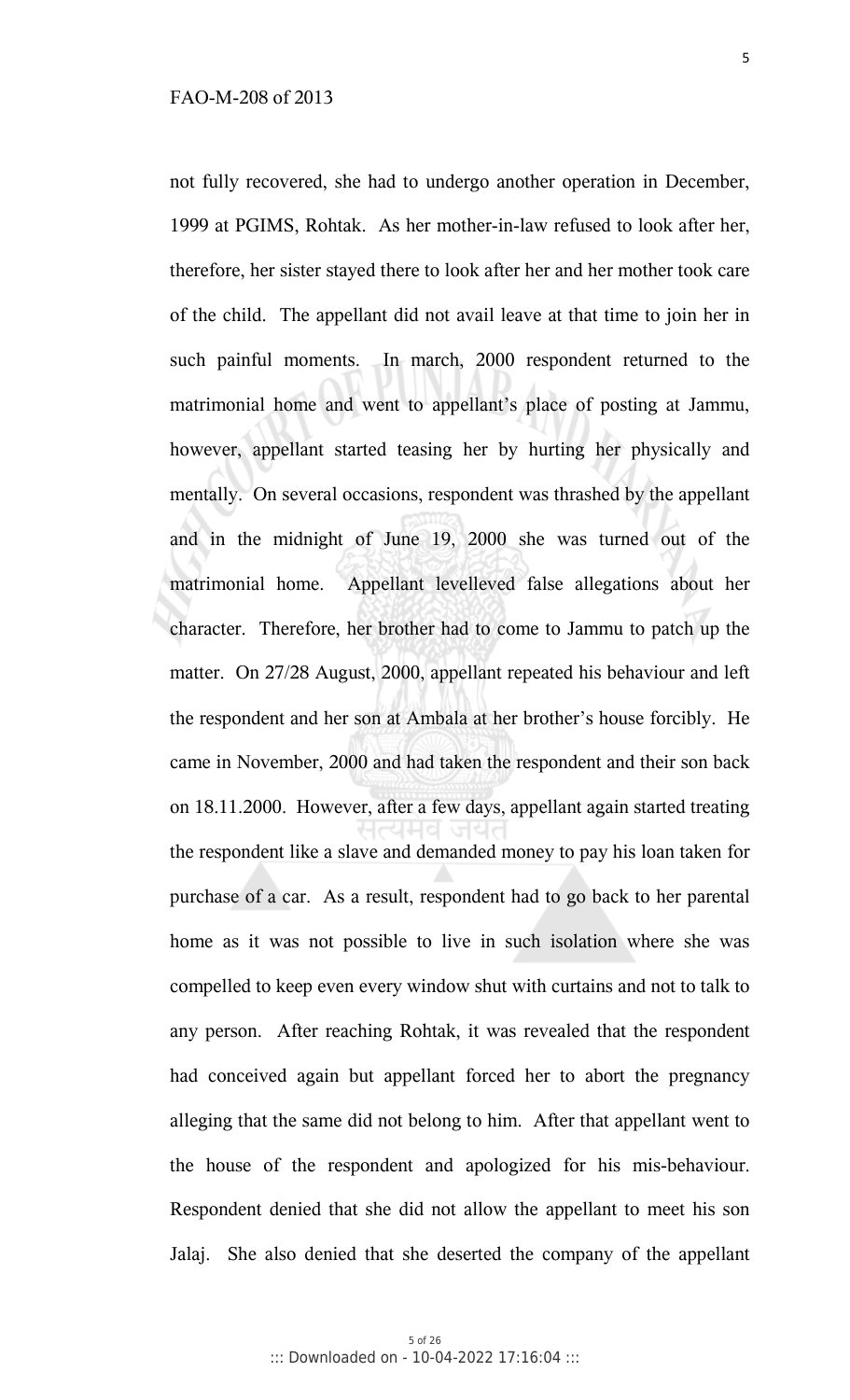continuously since April, 2002. She joined the company of the appellant after April, 2002 and lived together at Lucknow and they along with their son Jalaj visited Imambara and other historical places of Lucknow. They also visited Nainital and enjoyed picnic and photographs were snapped at those places. Respondent alleged that marriage of her brother was solemnized in February, 2003 and appellant and her family members attended the said marriage. Respondent admitted the factum of filing of earlier divorce petition by the appellant but after compromise, the same was got dismissed as withdrawn and thereafter respondent joined the company of the appellant. She was ready to withdraw her complaint moved by her before the Air Force authorities, however, appellant turned her out of his place of posting and deserted her. It is further alleged that in fact appellant had withdrawn his earlier divorce petition because he wanted the respondent to withdraw the complaint filed before the Air Force authorities. While denying all other allegations, respondent-wife sought dismissal of the petition.

[4] Appellant-husband filed replication controverting the contents of the written statement and reasserted the contents of the petition.

[5] From the pleadings of the parties, following issues were framed by the Family Court on 07.01.2010: -

- *"1. Whether the petitioner is entitled for a decree of divorce on the ground of cruelty, harassment and desertion, as alleged in the petition? OPP*
- *2. Whether the present petition is not maintainable? OPR*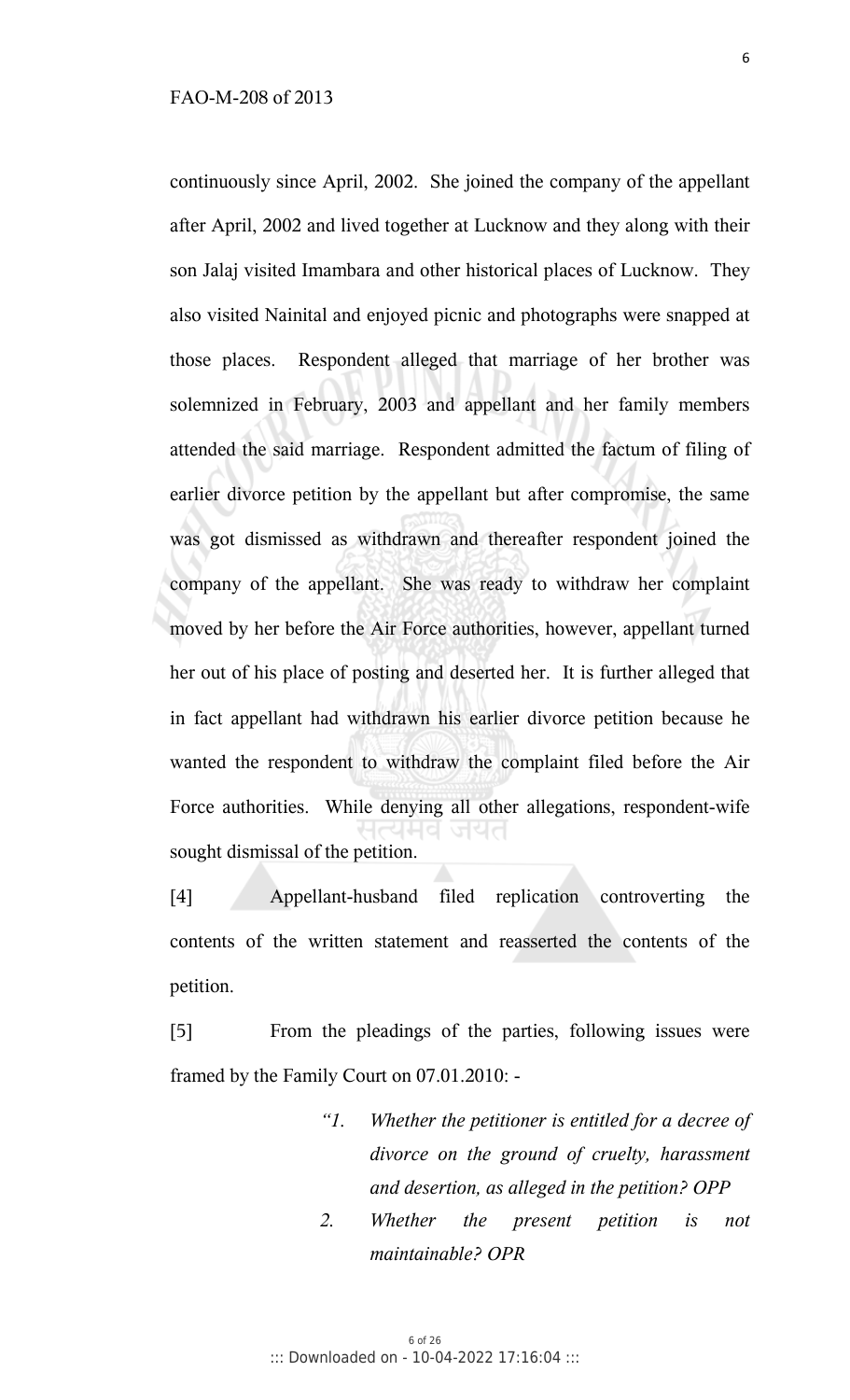- *3. Whether the petitioner is estopped from filing the present petition by his own act and conduct? OPR*
- *4. Whether the petitioner has no cause of action to file the present petition? OPR.*
- *5. Relief.*

[6] In order to prove his case, appellant-husband stepped into witness box as PW1, besides examining his mother Usha Yadav as PW2. He tendered his duly sworn affidavit Ex.PW1/A.

[7] On the other hand, respondent-wife herself appeared as RW1 besides examining her father Bhagat Singh Malik as RW2. She tendered her duly sworn affidavit Ex.RW1/A.

[8] The Family Court has returned the findings against the appellant-husband and decided issue No.1 in favour of the respondentwife observing that appellant had not been able to prove the ground of cruelty, harassment and desertion, as alleged in the petition. Therefore, petition under Section 13 of the HMA filed by the appellant was dismissed.

[9] Learned counsel for the appellant vehemently has contended that impugned judgment and decree passed by the Family Court dismissing the petition filed by the appellant-husband under Section 13 of the HMA is erroneous and contrary to the material on record as during her stay at matrimonial home, respondent treated the appellant with cruelty and she herself deserted the appellant-husband in April, 2002 without any reasonable cause. Efforts of the appellant to bring back the respondent to her matrimonial home went in vain since she refused to join the company of the appellant-husband. Learned counsel has further contended that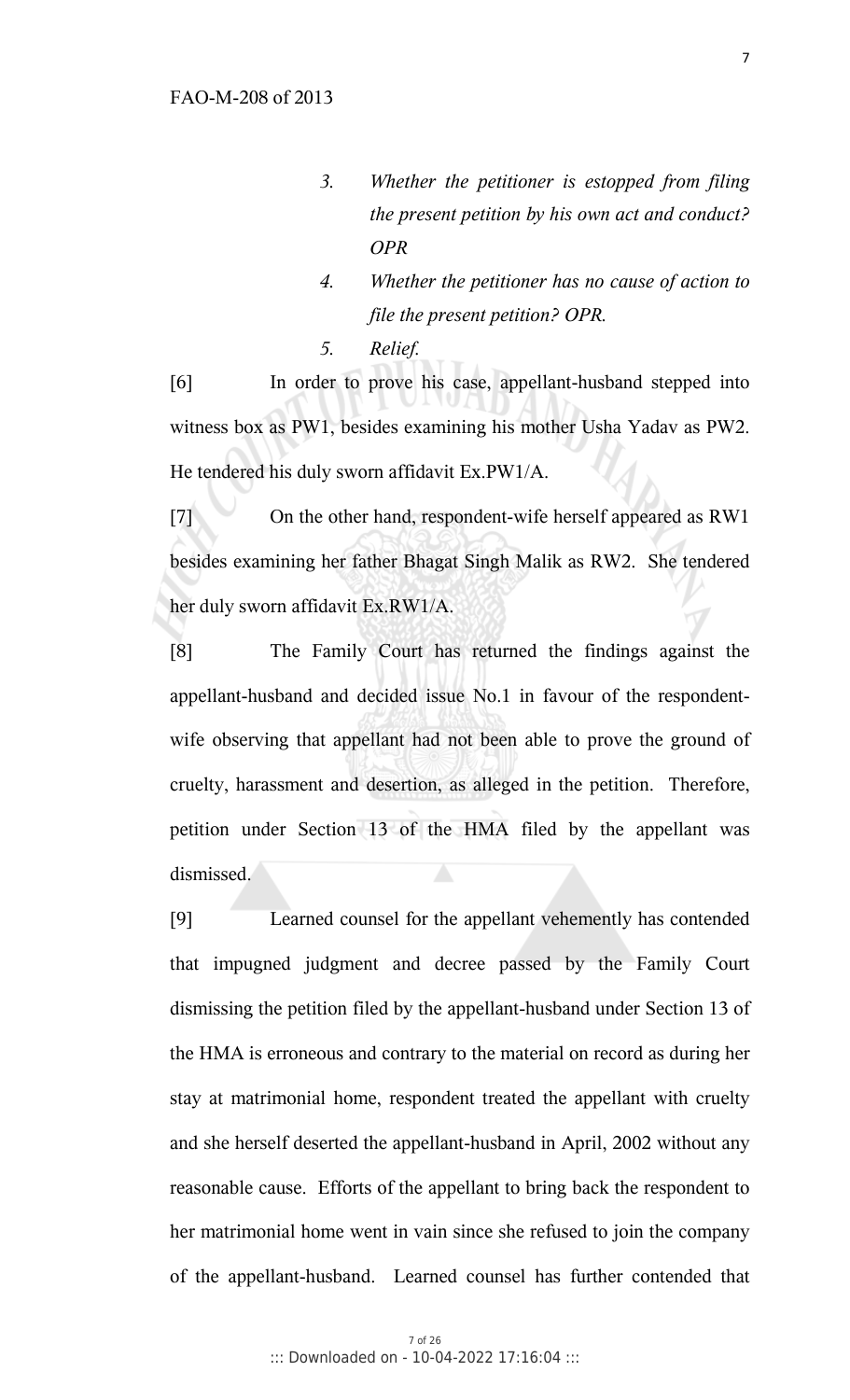respondent-wife made complaints to the senior officers of the appellanthusband in the Air Force, which caused great mental cruelty to him and affected his service career. Learned counsel has contended that on a false complaint filed by the respondent-wife, FIR No.644 dated 20.10.2010 under Sections 498-A, 406, 313, 323, 506 IPC was registered at Police Station Civil Lines, Rohtak, against the appellant-husband and his parents. During investigation, parents of the appellant were found innocent whereas appellant was tried for the offences under Sections 498-A, 406, 313, 323, 506 IPC and during the pendency of present appeal the trial Court, finding the allegations against the appellant-husband false, acquitted him of the charges vide judgment dated 16.04.2015 (Annexure P-A). The false complaint leveling serious allegations against the appellant is itself a cruelty by the respondent. Learned counsel has, thus, contended that there is no possibility of reconciliation of the marriage and the marriage is irretrievably broken and they are residing separately for the last about 20 years (11 years on the date of order of the Family Court) which aspect has not been considered by the Court below while passing the impugned judgment and decree. In support of his contentions, learned counsel for the appellant placed reliance on the judgments in the cases of *K. Srinivas Rao vs. D.A. Deepa, (2013) 5 Supreme Court Cases 226*; *FAO-1767 of 2017-Smt. Veena v. Shri Naveen decided on 23.09.2021 (P&H); FAO-M-261 of 2008-Santro Devi v. Virender Kumar alias Virender Singh decided on 18.02.2015 (P&H); FAO-326 of 2007-Soma Banerjee v. Subhrojyoti Banerjee decided on 05.08.2009 (Calcutta High Court); K. Srinivas v. K. Sunita, (2014) 16 Supreme Court Cases 34* and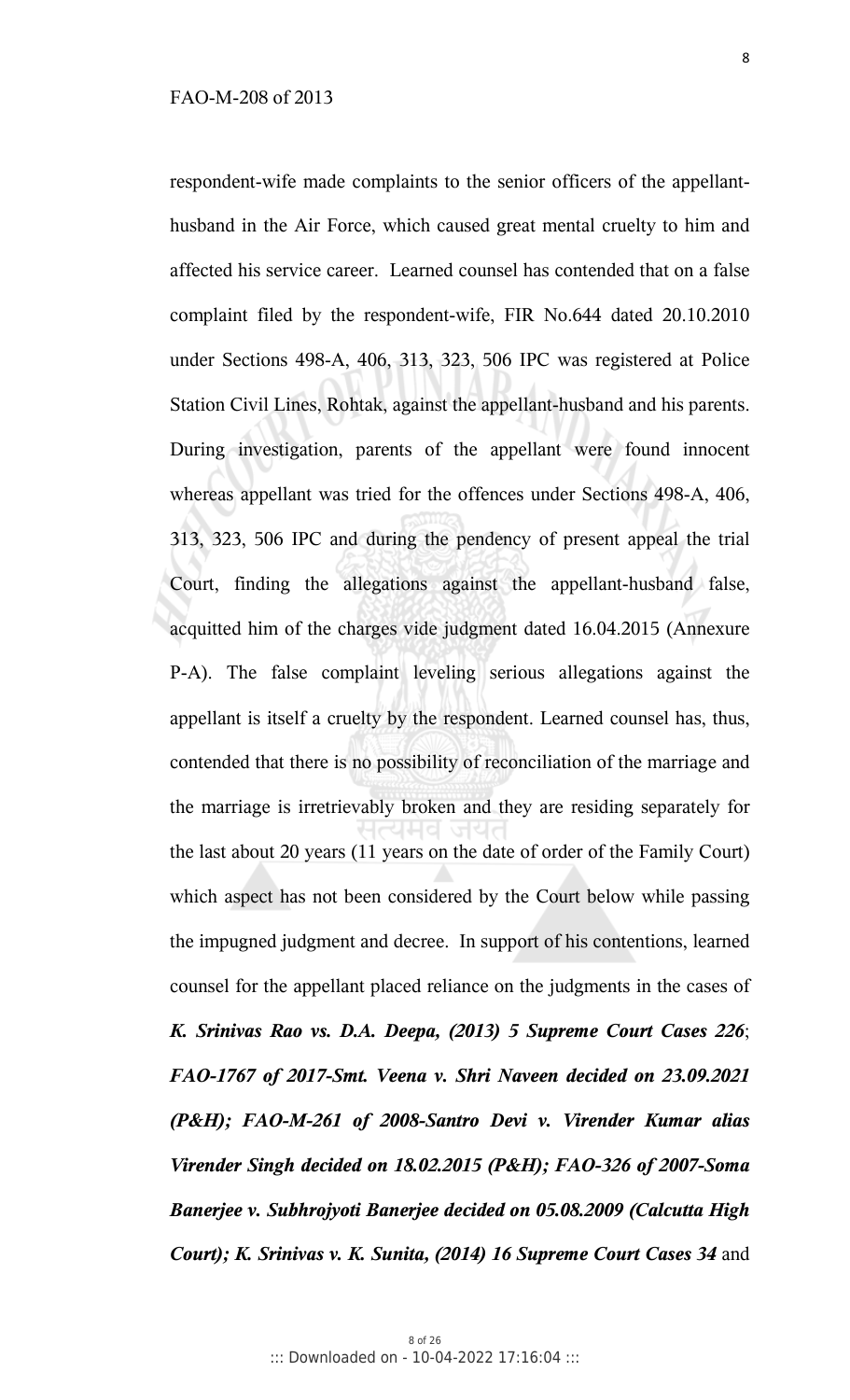## *Civil Appeal No.4905 of 2012-Vishwanath v. Sau. Sarla Vishwanath Agrawal decided on 04.07.2012*.

[10] Per contra, learned counsel for the respondent-wife sought to justify the impugned judgment and decree passed by the Court below and has contended that the appellant had not made out any ground to grant divorce. The appellant failed to prove cruelty on the part of the respondent. Learned counsel has further contended that respondent-wife has never deserted the appellant-husband, therefore, he is not entitled for decree of divorce on the grounds of cruelty, desertion or on the ground of irretrievable break down of the marriage. Earlier also the appellanthusband had filed divorce petition in the Court of Additional District Judge, Rohtak. However, the matter was compromised on 21.12.2008 according to which parties mutually agreed to resolve all their disputes and appellant agreed to withdraw the divorce petition whereas respondent-wife assured that she would withdraw the application for maintenance filed before the senior Air Force officers. Learned counsel for the respondent has further contended that factum of lodging of FIR against the appellant and his family members was not pleaded in the petition under Section 13 of the HMA, therefore, appellant cannot be allowed to take benefit of the judgment of acquittal dated 16.04.2015, which is subsequent to the judgment and decree dated 26.02.2013 dismissing the petition under Section 13 of the HMA filed by the appellant. Only vague and baseless allegations have been levelled against the respondent. Therefore, he sought dismissal of the present appeal. In support of his contentions, learned counsel for the respondent placed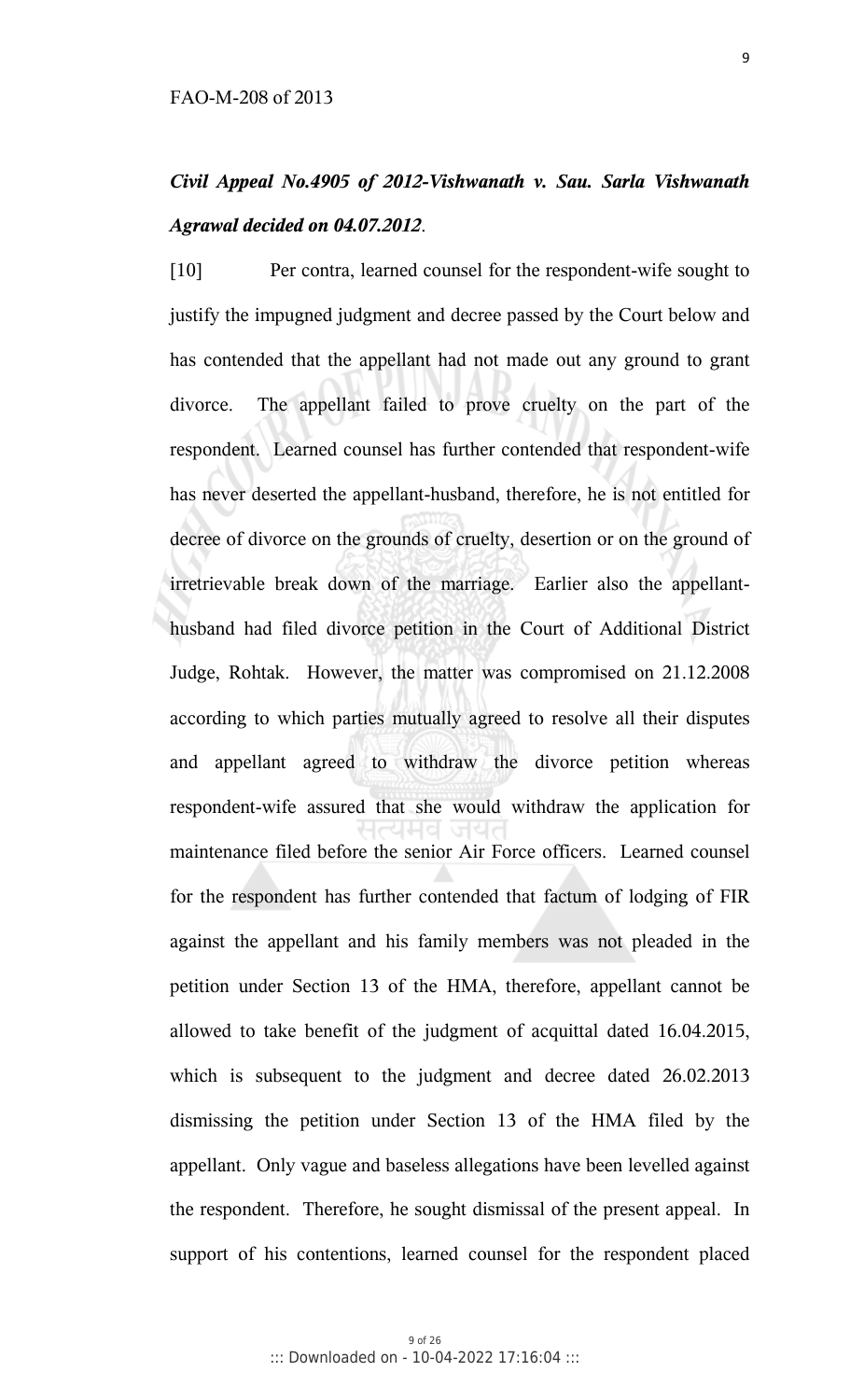reliance on the judgments of the Hon'ble Supreme Court in *Seth Ramdayal Jat v. Laxmi Prasad, 2009(11) SCC 545* and *Mangayakarasi v. M. Yuvaraj, 2020(2) R.C.R.(Civil) 155*.

[11] We have considered the rival submissions made by learned counsel for the parties and perused the records.

[12] Matrimonial cases are matters of delicate human and emotional relationship. It demands mutual trust, regard, respect, love and affection with sufficient play for reasonable adjustments with the spouse. The relationship has to conform to the social norms as well. The matrimonial conduct has now come to be governed by statute framed, keeping in view such norms and changed social order. It is sought to be controlled in the interest of the individuals as well as in broader perspective, for regulating matrimonial norms for making of a well-knit, healthy and not a disturbed and porous society. The institution of marriage occupies an important place and role to play in the society, in general.

[13] It is undisputed fact that the marriage between the appellant and respondent was solemnized on 19.11.1998 and the same was registered on 23.11.1998. On 24.08.1999 a child, namely, Jalaj was born out of the wedlock. According to the appellant, in the month of April, 2002, the respondent left the company of the appellant and went to her parents' house and the efforts made by the appellant to bring her back went in vain. It is the specific case of the respondent-wife that she never deserted the appellant nor caused any cruelty to him. The Family Court, considering the averments of both the parties, dismissed the petition filed by the husband under Section 13 of the HMA.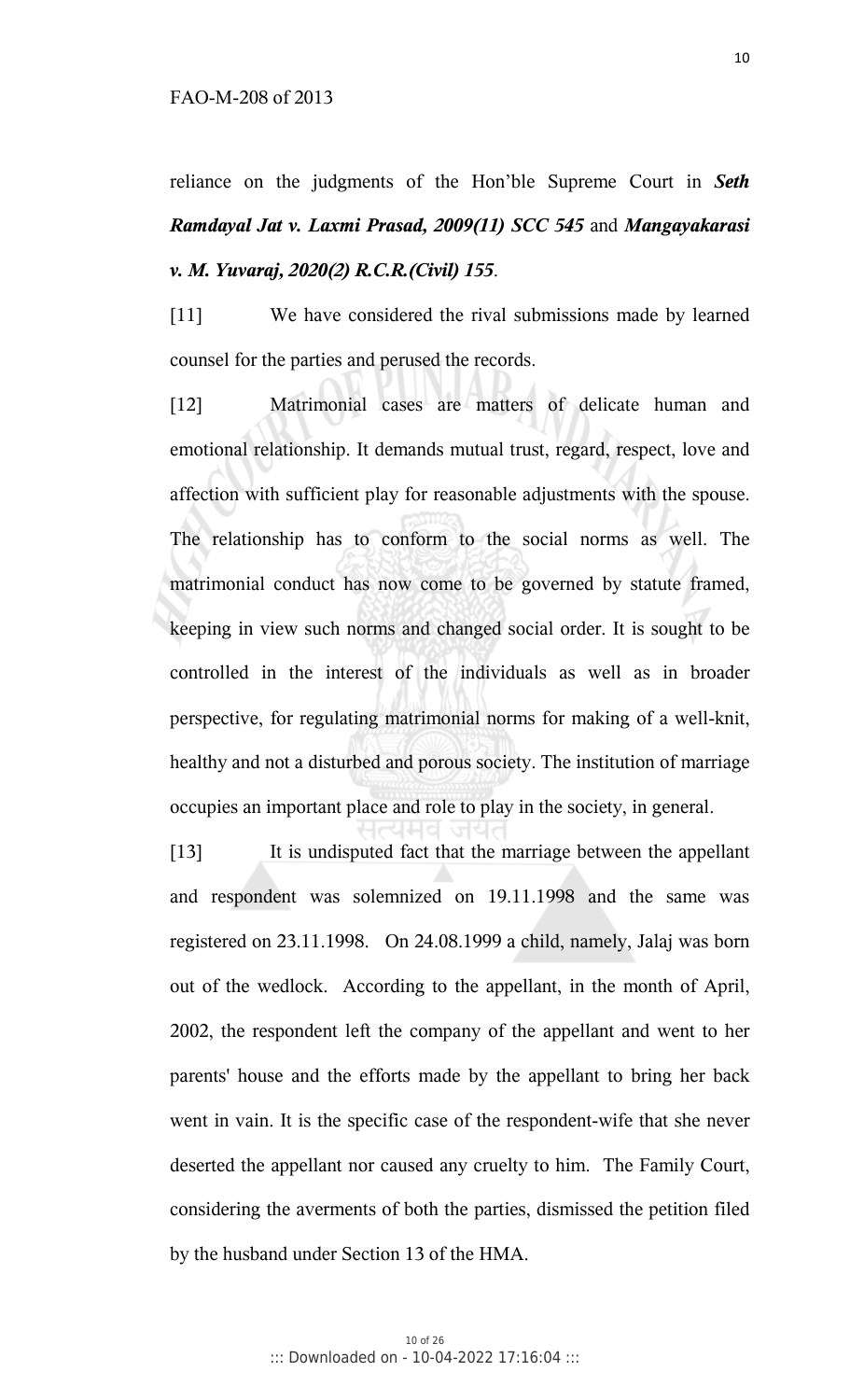[14] In view of the above circumstances, before proceeding with the appeal on merits, taking into consideration the fact that the parties were residing separately for about 12 years, vide order dated 28.04.2014, the parties were directed to appear before the Mediation and Conciliation Centre of this Court on 19.05.2014. However, on several occasions parties did not appear before the mediator. Therefore, due to lackadaisical approach of both the parties to settle the matter and due to expiry of the stipulated period, mediator referred back the matter to this Court on 14.08.2014. Thus, the appeal was admitted on 20.02.2015.

[15] Being fed up of the behavior of the respondent-wife, earlier also appellant had instituted a petition for divorce bearing No.58 of 2006, which was referred to the Lok Adalat. The matter was compromised on 21.12.2008 and on assurance of the respondent to withdraw her complaint made to the Air Force authorities and the application for maintenance filed by her before the senior Air Force officer, appellant had withdrawn the said petition for divorce.

[16] To prove her case, respondent-wife Meenal appeared as RW1 in the witness box. In her cross-examination she has stated that *it is correct that earlier the matter was compromised in Lok Adalat and it was agreed by her that she would withdraw her application for maintenance as well as application/complaint moved by her against her husband to the higher authorities of Air Force. Application for maintenance was not withdrawn. I worked in Army Public School, Jammu from July 2001 to March 2002. I also worked at M.K.J.K. College, Rohtak, from August, 2002 to February, 2003. Now, I am working in Matu Ram Institute since*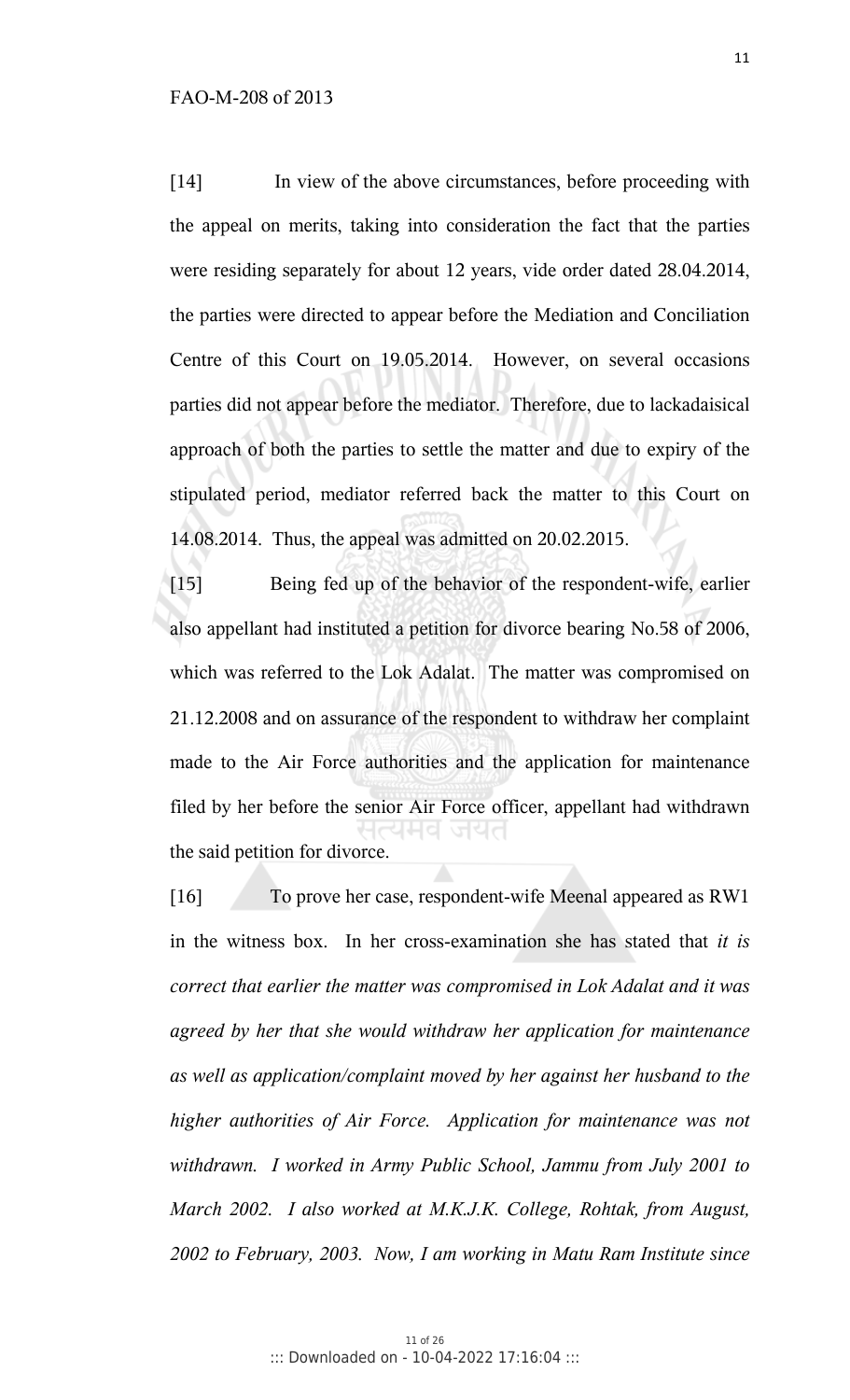*July, 2008. I am getting salary of Rs.18,000/- to Rs.20,000/- per month. My son Jalaj is studying in Indus Public School in 8 th standard. I have a driving licence and a PAN card. It is correct that I do not write name of my husband along with my name. It is correct that I had given complaint against my husband before his senior officers because he was not keeping me with him. I met my husband in October, 2010. My husband also visited me in October, 2010. I have been residing separately since 20.04.2009. It is correct that we know each other prior to marriage and it was a love-cum-arranged marriage. It is correct that I remained in*  Srinagar *upto March, 2000. While working in Army Public School, Jammu, I used to go with my husband on picnic etc. It is correct that our joint statement was recorded before the Lok Adalat on 21.12.2008. I visited Sirsa 7/8 times. It is correct that my husband has been paying the maintenance to me and my child as per orders of the Air Force Authorities. It is correct that in my affidavit I have shown address of my parents' and not the address of my sister, who is residing in H. No.2507, Sector 1, Rohtak.* 

[17] From the above deposition of the respondent-wife it is axiomatic that entire case set up by her stands demolished from her own statement wherein she has admitted in so many words that despite compromise, as assured, she had not withdrawn the complaint filed by her before the Air Force authorities and the application for maintenance before Senior Air Force officer. It is also clear from her statement that even after compromise she had not resided with the appellant rather visited him at Sirsa 7/8 times.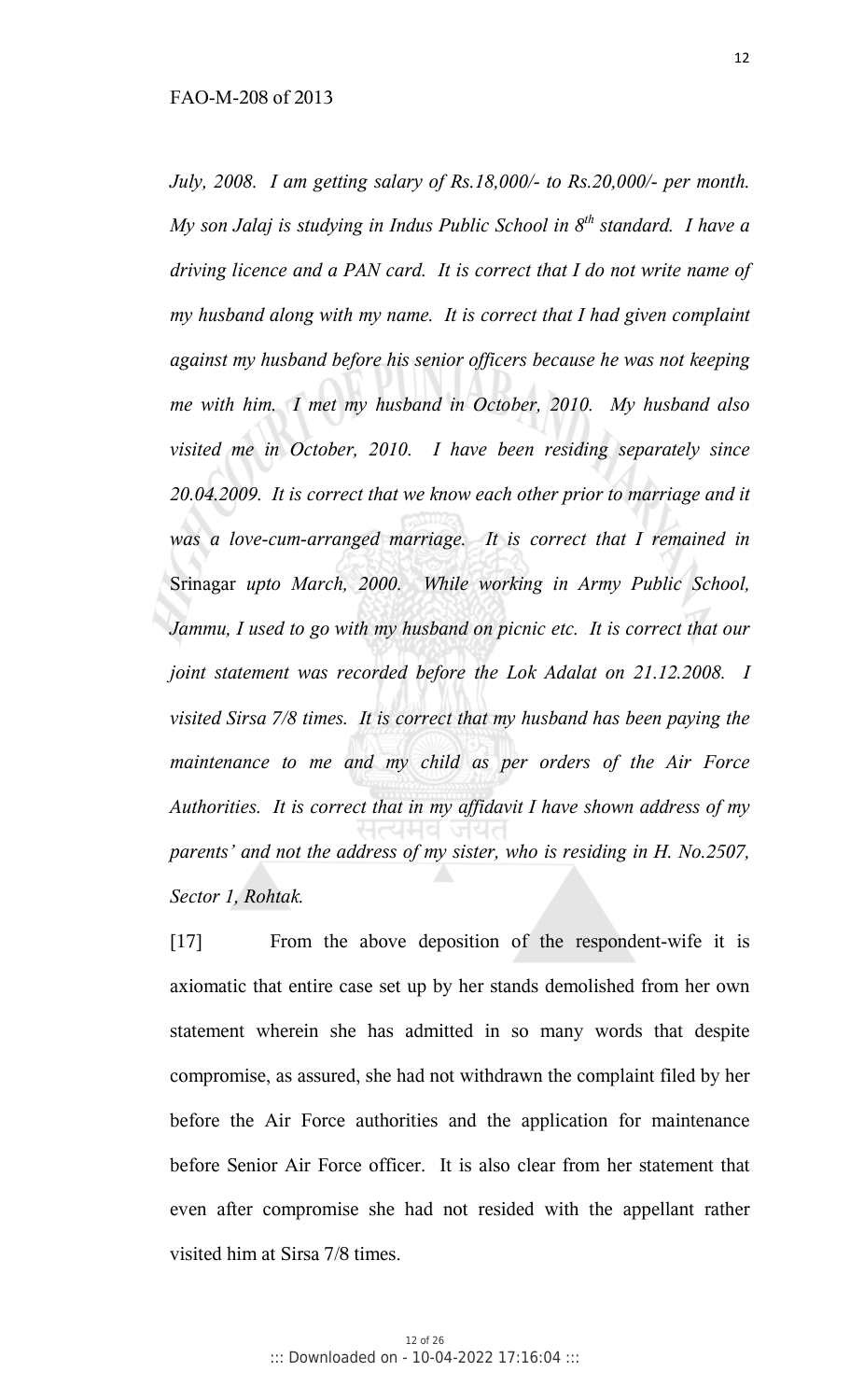[18] RW2 Bhagat Singh Malik, father of respondent-Meenal, also deposed in the similar manner. He stated that *petitioner (appellant herein) never gave beatings to the respondent in any manner in my presence. I cannot tell the date, month and year when she was abused by the petitioner. I do not know if the respondent had lodged any complaint to the senior officers of the petitioner in the Air Force about his conduct. The alleged incident of threatening my daughter with knife had taken place at my house at Rohtak. I did not see the said incident of threatening by showing knife by the petitioner to the respondent. However, my wife had seen the said incident. The child goes to the school sometimes from my house and sometimes from the house of my elder daughter namely Pushpa. I cannot tell since which year my daughter is residing with me at Rohtak*.

[19] During the pendency of the present appeal, learned counsel for the appellant has placed on record judgment dated 16.04.2015 (Annexure P-A), whereby appellant has been acquitted of the charges under Sections 498-A, 406, 313, 323 and 506 IPC. The FIR was registered on the basis of complaint dated 13.10.2010 of respondent-wife against the appellant-husband and his parents, namely, B.S. Yadav (father) and Usha Rani (mother). During investigation, parents of the appellant were found innocent. After facing trial about 4½ years appellant has been acquitted of the charges as the allegations levelled by the respondent against the appellant were found to be false.

[20] Another argument which has been articulated on behalf of the learned counsel for the respondent is that the filing of the criminal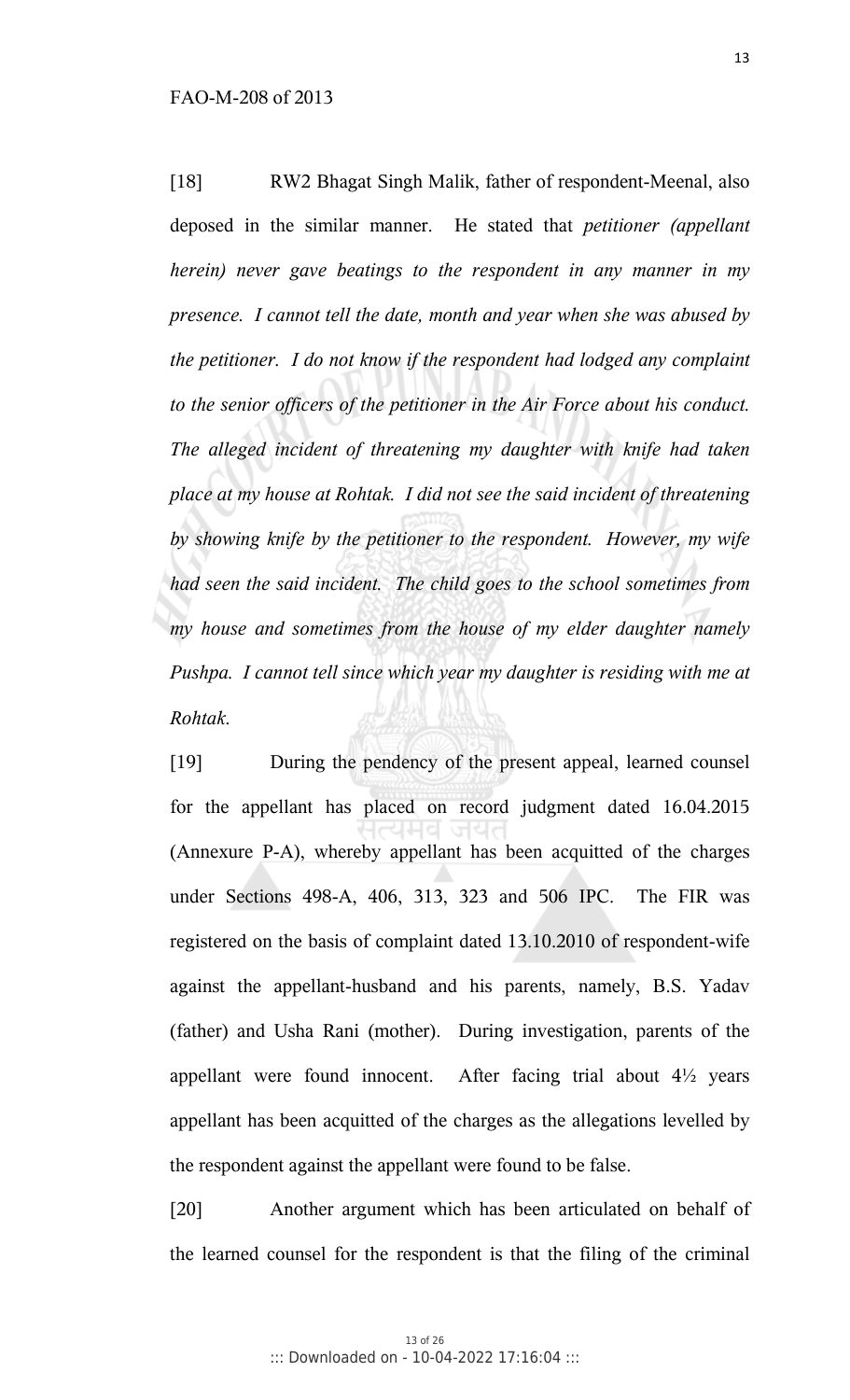complaint has not been pleaded in the petition itself. As we see it, the criminal complaint was filed by the wife after filing of the husband's divorce petition, and being subsequent events could have been looked into by the Court. In any event, both the parties were fully aware of this facet of cruelty which was allegedly suffered by the husband. We are, therefore, not impressed by this argument raised on her behalf.

[21] Respondent wife also bent upon destroying the career and reputation of the appellant-husband as she made complaints against him to his senior officers in the Air Force.

[22] At this juncture, it is important to make reference to the judgment passed by the Hon'ble Supreme Court in *Raj Talreja vs. Kavita Talreja, Civil Appeal No.10719 of 2013, decided on 24.04.2017*, wherein, it was held that a false complaint was registered against the husband by the wife, after wife herself inflicted injuries on her person. In criminal proceedings, the husband had been acquitted and thereafter, proceedings against the wife were launched. On this account, the husband was held entitled to decree of divorce, on the ground of cruelty. It was further observed as herein given:-

> *"9. This Court in Para 16 of K. Srinivas Rao v. D.A. Deepa, 2013 (2) RCR (Civil) 232 has held as follows:*

*"16. Thus, to the instances illustrative of mental cruelty noted in Samar Ghosh v. Jaya Ghosh, 2007 (4) SCC 511, we could add a few more. Making unfounded indecent defamatory allegations against the spouse or his or her relatives in the pleadings, filing of complaints or issuing notices or news items which may have adverse impact on the business prospect or the*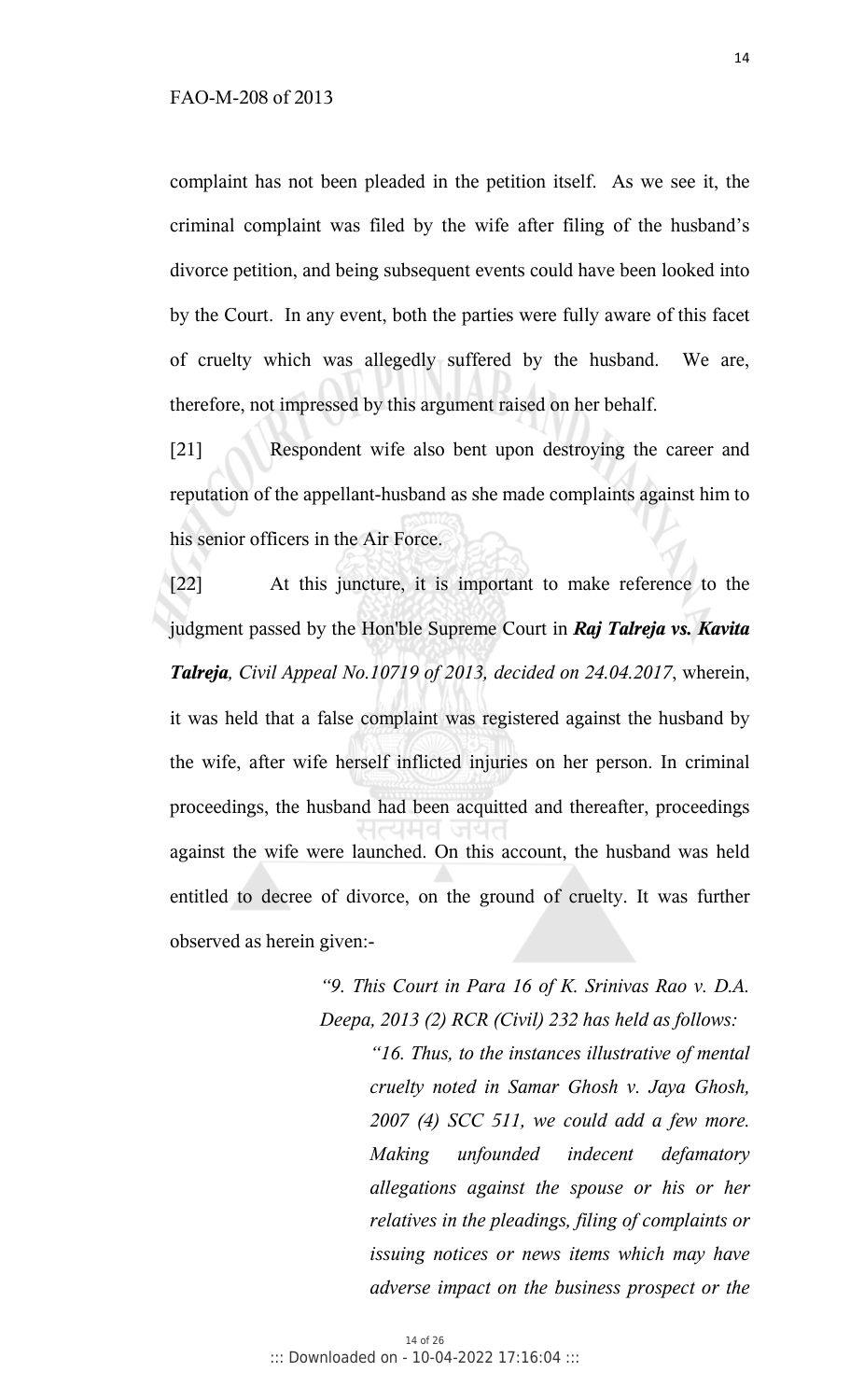*job of the spouse and filing repeated false complaints and cases in the court against the spouse would, in the facts of a case, amount to causing mental cruelty to the other spouse."* 

*In Ravi Kumar v. Julmidevi, 2010 (2) RCR (Civil) 178, this Court while dealing with the definition of cruelty held as follows:* 

> *"19. It may be true that there is no definition of cruelty under the said Act. Actually such a definition is not possible. In matrimonial relationship, cruelty would obviously mean absence of mutual respect and understanding between the spouses which embitters the relationship and often leads to various outbursts of behaviour which can be termed as cruelty. Sometime cruelty in a matrimonial relationship may take the form of violence, sometime it may take a different form. At times, it may be just an attitude or an approach. Silence in some situations may amount to cruelty.*

> *20. Therefore, cruelty in matrimonial behaviour defies any definition and its categories can never be closed. Whether the husband is cruel to his wife or the wife is cruel to her husband has to be ascertained and judged by taking into account the entire facts and circumstances of the given case and not by any predetermined rigid formula. Cruelty in matrimonial cases can be of infinite variety-it may be subtle or even brutal and may be by gestures and words. That possibly explains why Lord Denning in Sheldon v. Sheldon, (1966) 2 WLR 993 held that categories of cruelty in matrimonial cases are never closed.*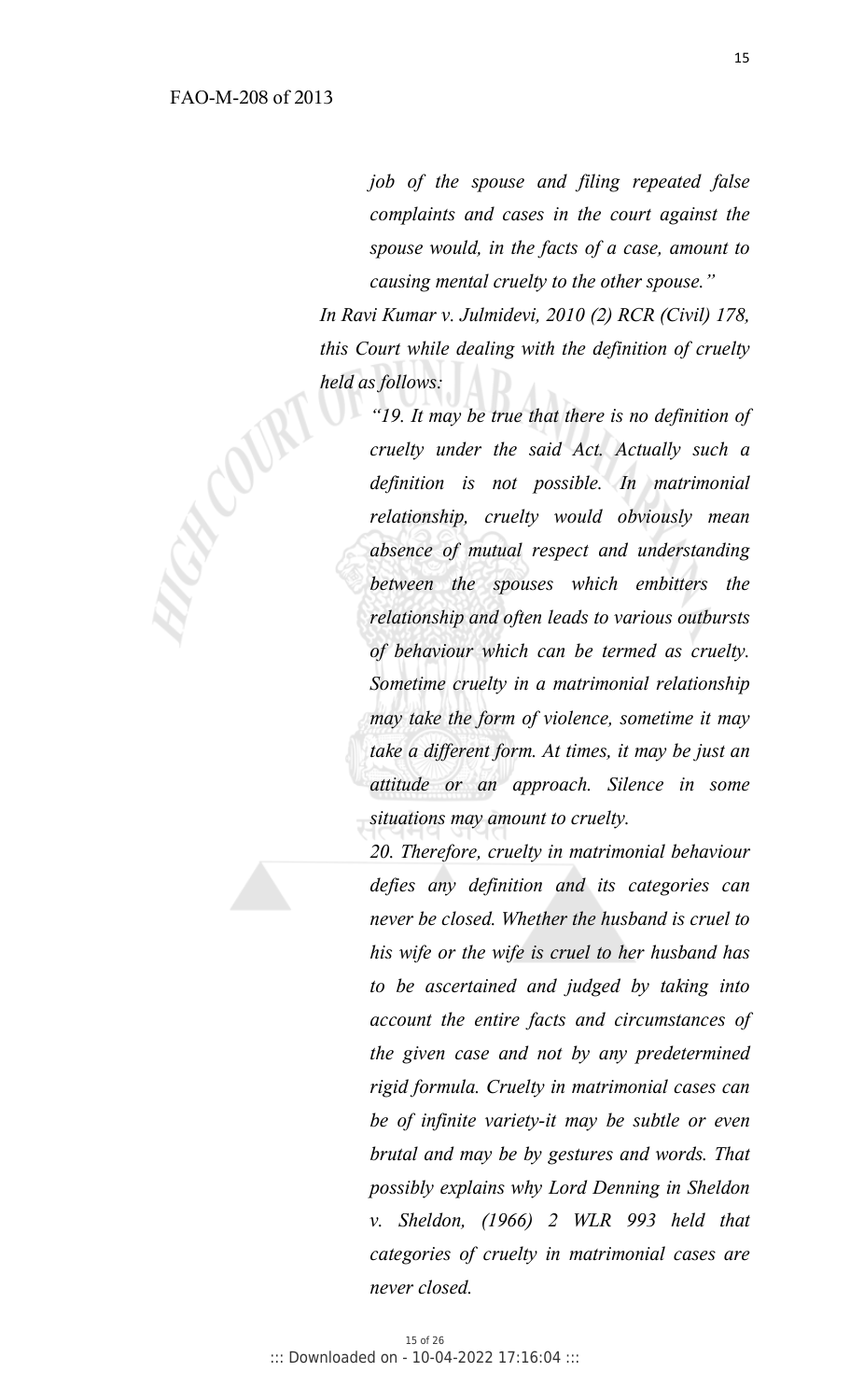*10. Cruelty can never be defined with exactitude. What is cruelty will depend upon the facts and circumstances of each case. In the present case, from the facts narrated above, it is apparent that the wife made reckless, defamatory and false accusations against her husband, his family members and colleagues, which would definitely have the effect of lowering his reputation in the eyes of his peers. Mere filing of complaints is not cruelty, if there are justifiable reasons to file the complaints. Merely because no action is taken on the complaint or after trial the accused is acquitted may not be a ground to treat such accusations of the wife as cruelty within the meaning of the Hindu Marriage Act 1955 (for short 'the Act'). However, if it is found that the allegations are patently false, then there can be no manner of doubt that the said conduct of a spouse levelling false accusations against the other spouse would be an act of cruelty. In the present case, all the allegations were found to be false. Later, she filed another complaint alleging that her husband along with some other persons had trespassed into her house and assaulted her. The police found, on investigation, that not only was the complaint false but also the injuries were selfinflicted by the wife. Thereafter, proceedings were launched against the wife under Section 182 of IPC."*

[23] Likewise in *Joydeep Majumdar vs. Bharti Jaiswal Majumdar*, Civil Appeal Nos.3786-3787 of 2020, decided on 26.02.2021 (Law Finder Doc Id #1813316), where defamatory complaints had been made by wife to husband's superior officers and the complaint so made by the wife was held to have affected the career progress of the husband, the Hon'ble Apex Court held that it amounted to 'mental cruelty' as the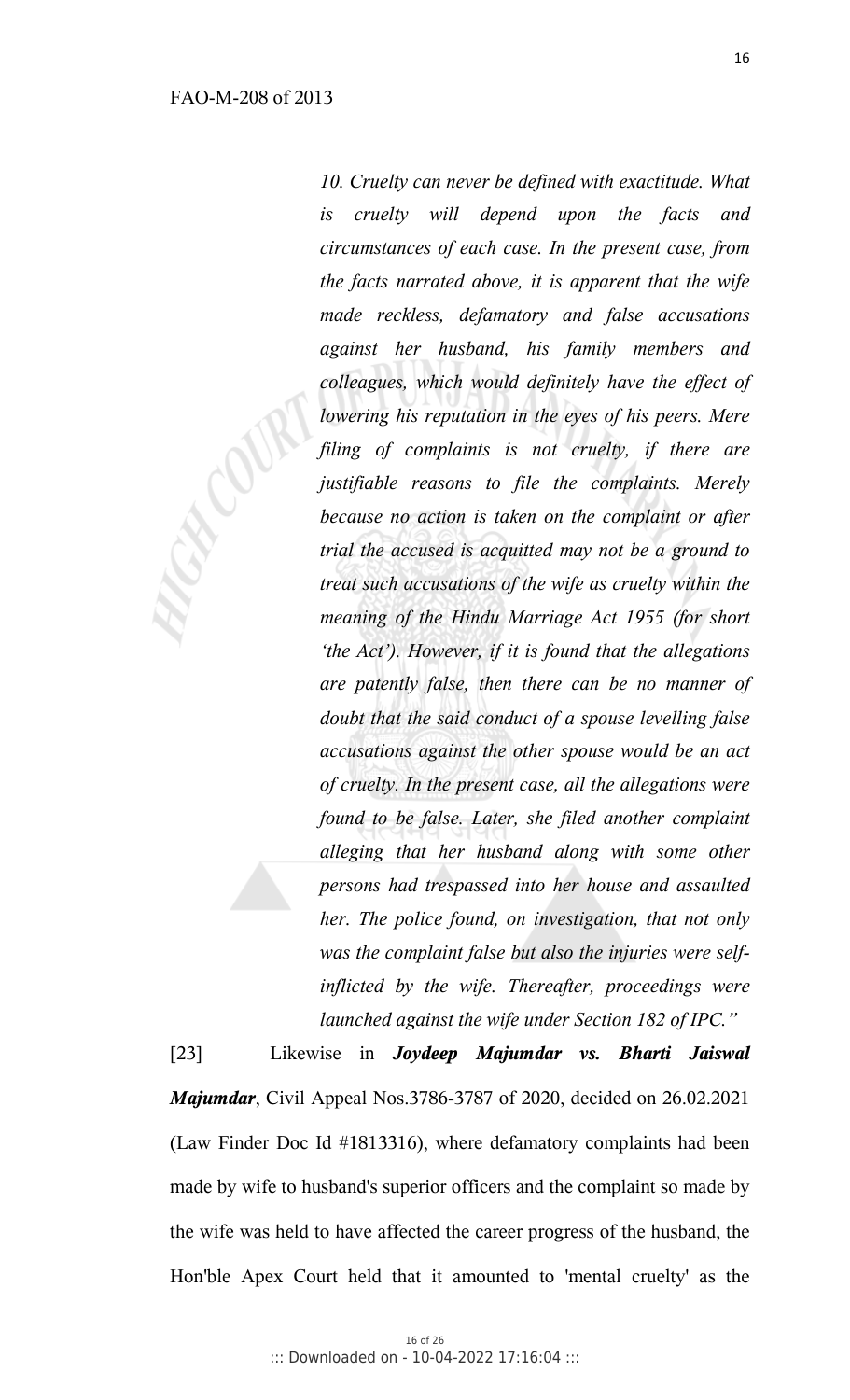husband had suffered adverse consequences, in his life and career, on account of allegations, made by wife. The Family Court, had granted divorce to the husband, on the ground of cruelty. However, the High Court had reversed the finding of the Family Court. The Hon'ble Apex Court, while deciding the matter, referred to another judgment passed in *Samar Ghosh vs. Jaya Ghosh, 2007 (4) SCC 511*, wherein, it was observed that in order to make out a case of mental cruelty, no uniform standard can be laid down and each case will have to be decided, on its own facts. Further, in *Joydeep Majumdar's* case (supra), it was observed as herein given:-

> *"11. The materials in the present case reveal that the respondent had made several defamatory complaints to the appellant's superiors in the Army for which, a Court of inquiry was held by the Army authorities against the appellant. Primarily for those, the appellant's career progress got affected. The Respondent was also making complaints to other authorities, such as, the State Commission for Women and has posted defamatory materials on other platforms. The net outcome of above is that the appellant's career and reputation had suffered.*

> *12. When the appellant has suffered adverse consequences in his life and career on account of the allegations made by the respondent, the legal consequences must follow and those cannot be prevented only because, no Court has determined that the allegations were false. The High Court however felt that without any definite finding on the credibility of the wife's allegation, the wronged spouse would be*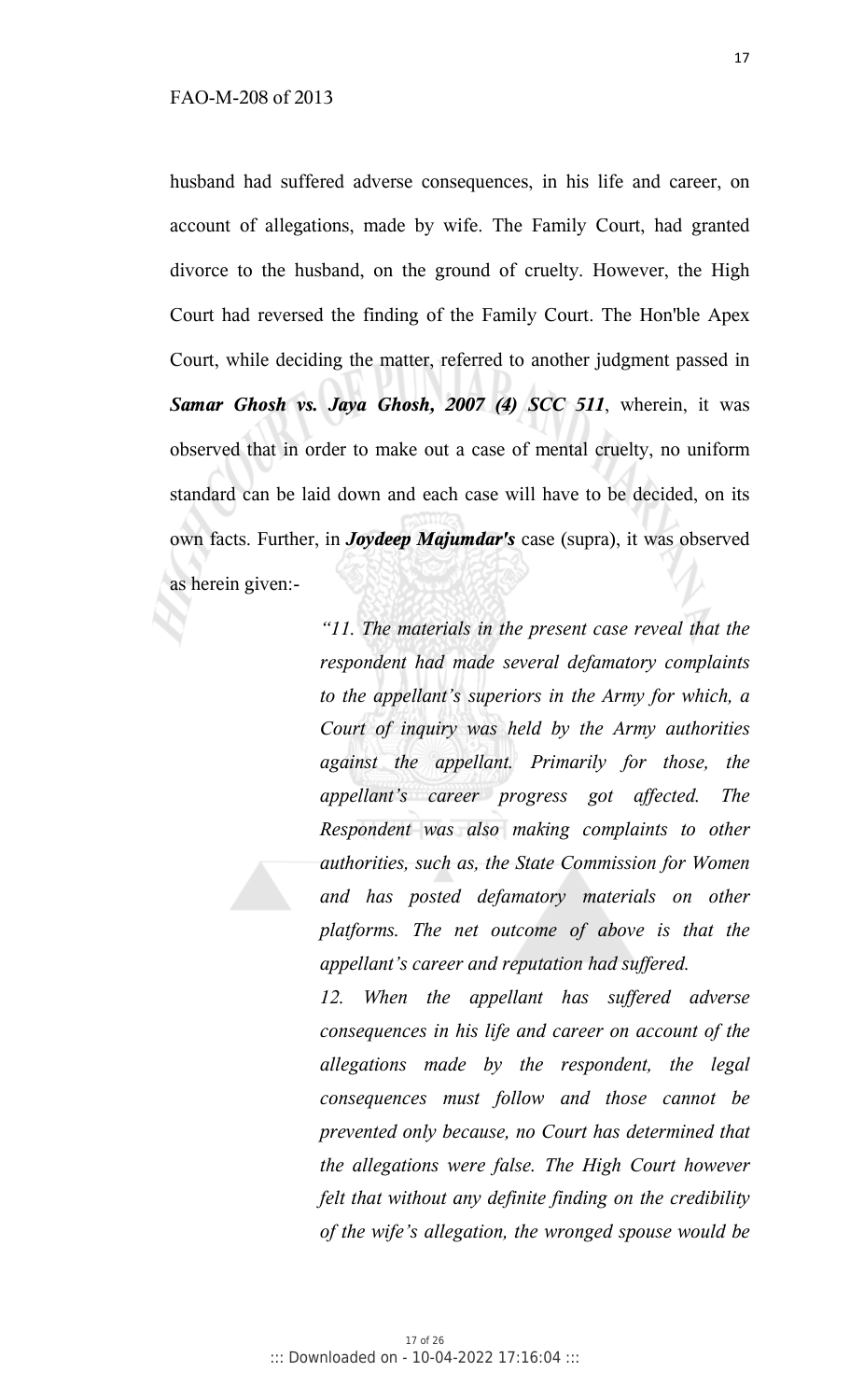*disentitled to relief. This is not found to be the correct way to deal with the issue.* 

*13. Proceeding with the above understanding, the question which requires to be answered here is whether the conduct of the respondent would fall within the realm of mental cruelty. Here the allegations are levelled by a highly educated spouse and they do have the propensity to irreparably damage the character and reputation of the appellant. When the reputation of the spouse is sullied amongst his colleagues, his superiors and the society at large, it would be difficult to expect condonation of such conduct by the affected party."* 

[24] No doubt, criminal complaint was made by the respondentwife after filing of the divorce petition by the appellant-husband, however, the fact remains that earlier also she filed complaints against the appellant before his senior officers in the Air force, which she assured to withdraw after withdrawal of the said petition for divorce by the appellant-husband. Filing of the complaint and initiation of criminal proceedings which were found to be baseless and false, do cause harassment and torture to the husband and his family. One such complaint is sufficient to constitute matrimonial cruelty. In this regard, reference is made to *K. Srinivas v. Sunita* (supra).

[25] In *K. Srinivas Rao vs. D.A. Deepa* (supra), the Hon'ble Supreme Court had examined a complaint, where the wife had raised allegation that mother of her husband had asked her to sleep with father of her husband. This allegation was found to be false and it amounted to extreme mental cruelty to the husband. Ultimately, divorce was granted to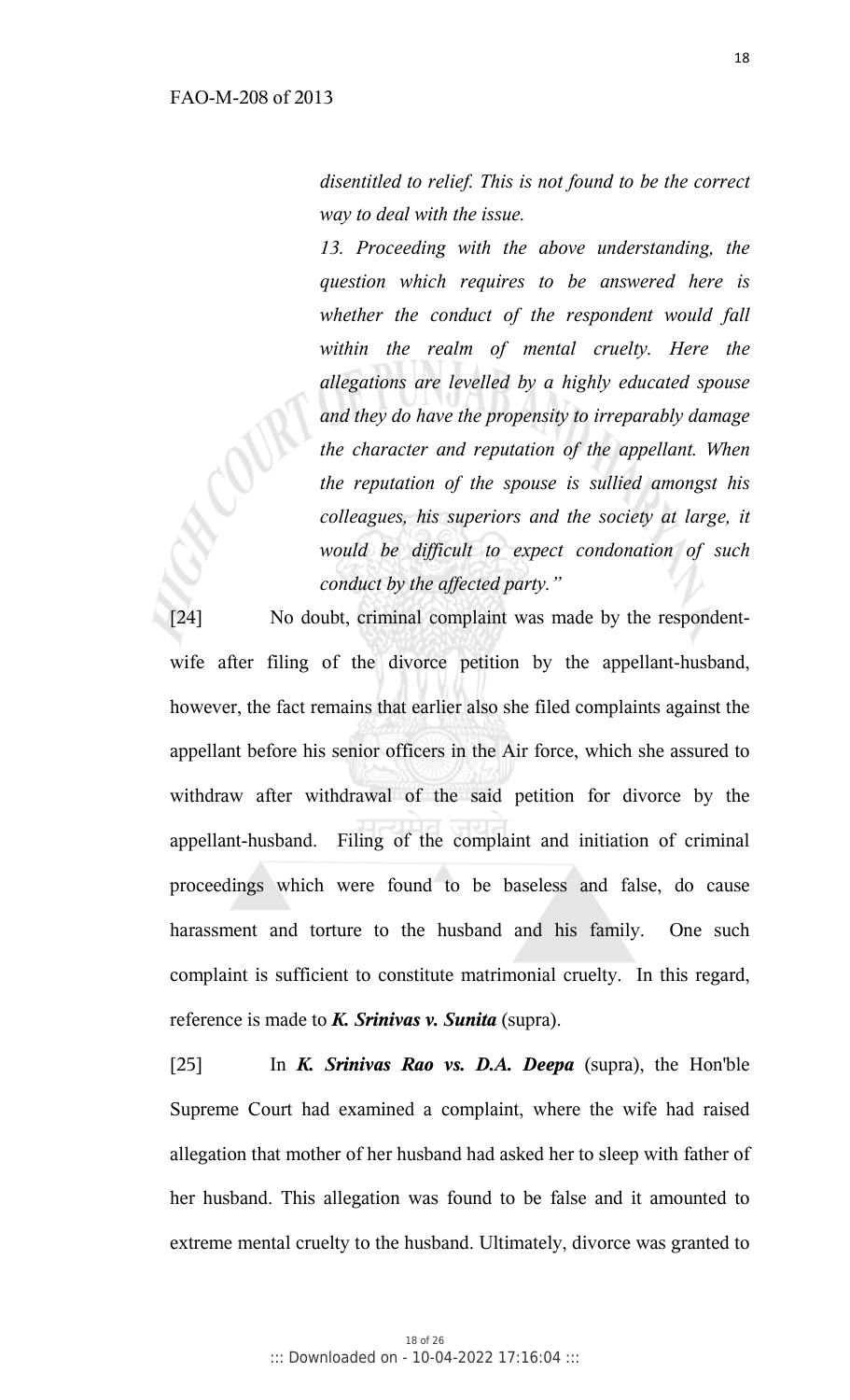the husband. The Hon'ble Supreme Court therein observed as herein given:-

> *"28. In the ultimate analysis, we hold that the respondent-wife has caused, by her conduct, mental cruelty to the appellant-husband and the marriage has irretrievably broken down. Dissolution of marriage will relieve both sides of pain and anguish. In this Court, the respondent-wife expressed that she wants to go back to the appellant-husband, but, that is not possible now. The appellant-husband is not willing to take her back. Even if, we refuse decree of divorce to the appellant-husband, there are hardly any chances of the respondent-wife leading a happy life with the appellant-husband because a lot of bitterness is created by the conduct of the respondent-wife."*

[26] The conduct of the respondent-wife in filing a complaint making unfounded, indecent and defamatory allegations against her husband and parents-in-law indicates that she made all attempts to ensure that appellant and his parents are put in jail and the appellant is removed from his job. We have no manner of doubt that this conduct of respondent-wife has caused mental cruelty to the appellant-husband.

[27] The issue for consideration in the present appeal would be whether the relationship of the husband and wife has come to an end and if the respondent-wife is not ready to give mutual divorce to the appellanthusband, whether this act of her, would amount to cruelty towards husband, keeping in view the fact that she is not staying with her husband for the last twenty years and there is no scope that they can cohabit as husband and wife again. Reference at this stage can be made to a judgment of Hon'ble the Supreme Court of India in a case of *Chandra*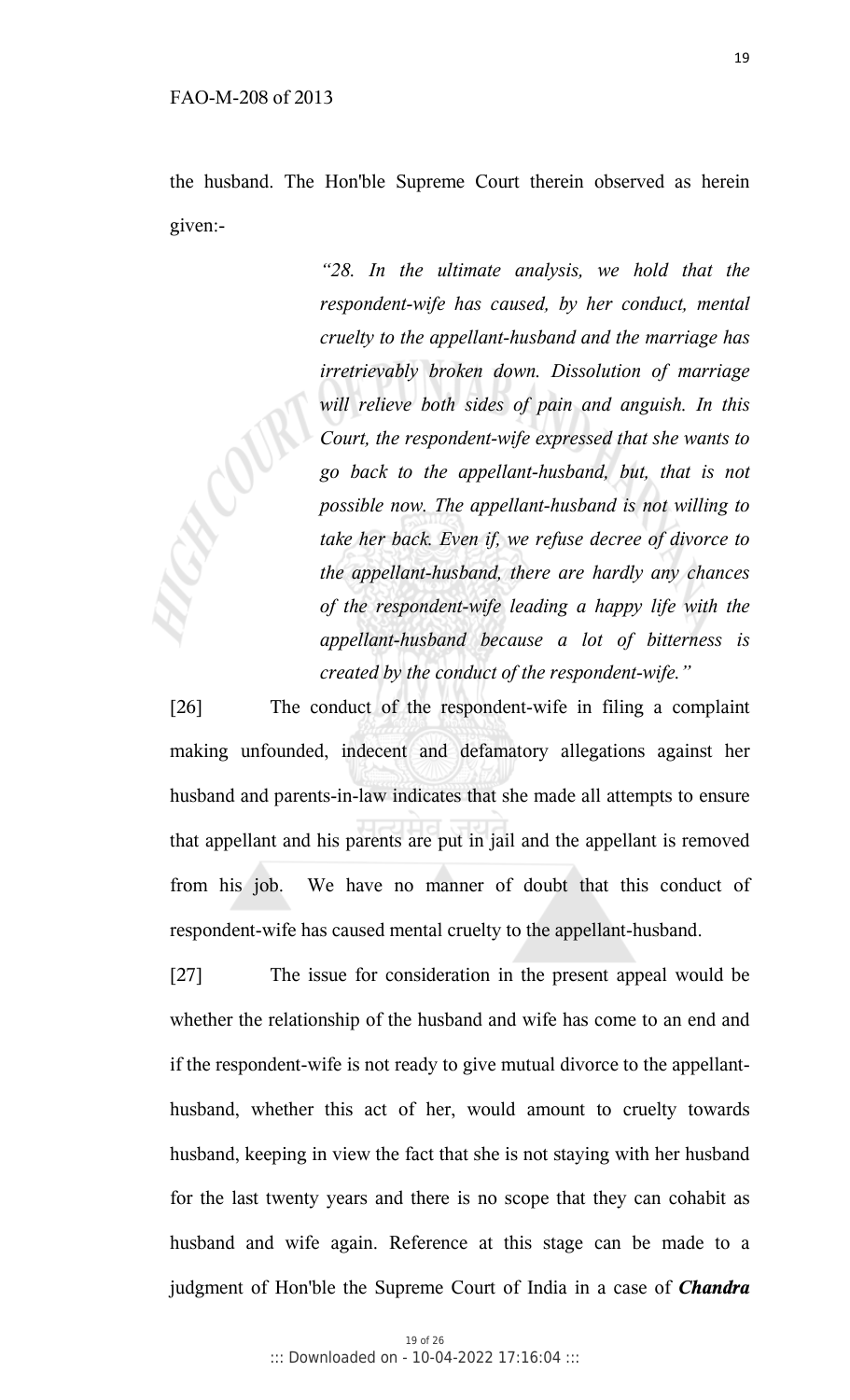*Kala Trivedi vs. Dr. S.P.Trivedi, 1993 (4) SCC 232* wherein Hon'ble the Supreme Court was considering a case where marriage was irretrievably broken down and held that in these cases, the decree of divorce can be granted where both the parties have levelled such allegations against each other that the marriage appears to be practically dead and the parties cannot live together.

[28] Reference at this stage can be made to a judgment of three Judge Bench of Hon'ble the Supreme Court of India in case of *A Jayachandra vs. Aneel Kaur, 2005 (2) SCC 22* wherein Hon'ble the Supreme Court was having an occasion to consider the case of divorce on the basis of cruelty including mental cruelty. While examining the pleadings and evidence brought on record, the Hon'ble Supreme Court emphasized that the allegation of cruelty is of such nature in which resumption of marriage is not possible, however, referring various decisions, the Hon'ble Supreme Court observed that irretrievable breaking down of marriage is not one of statutory grounds on which Court can direct dissolution of marriage, the Hon'ble Supreme Court has with a view to do complete justice and shorten the agony of the parties engaged in long drawn legal battle, directed in those cases dissolution of marriage. In para 17, it has been observed as under:-

> *"17. Several decisions, as noted above, were cited by learned counsel for the respondent to contend that even if marriage has broken down irretrievably decree of divorce cannot be passed. In all these cases it has been categorically held that in extreme cases the court can direct dissolution of marriage on the ground that the marriage had broken down irretrievably as is clear*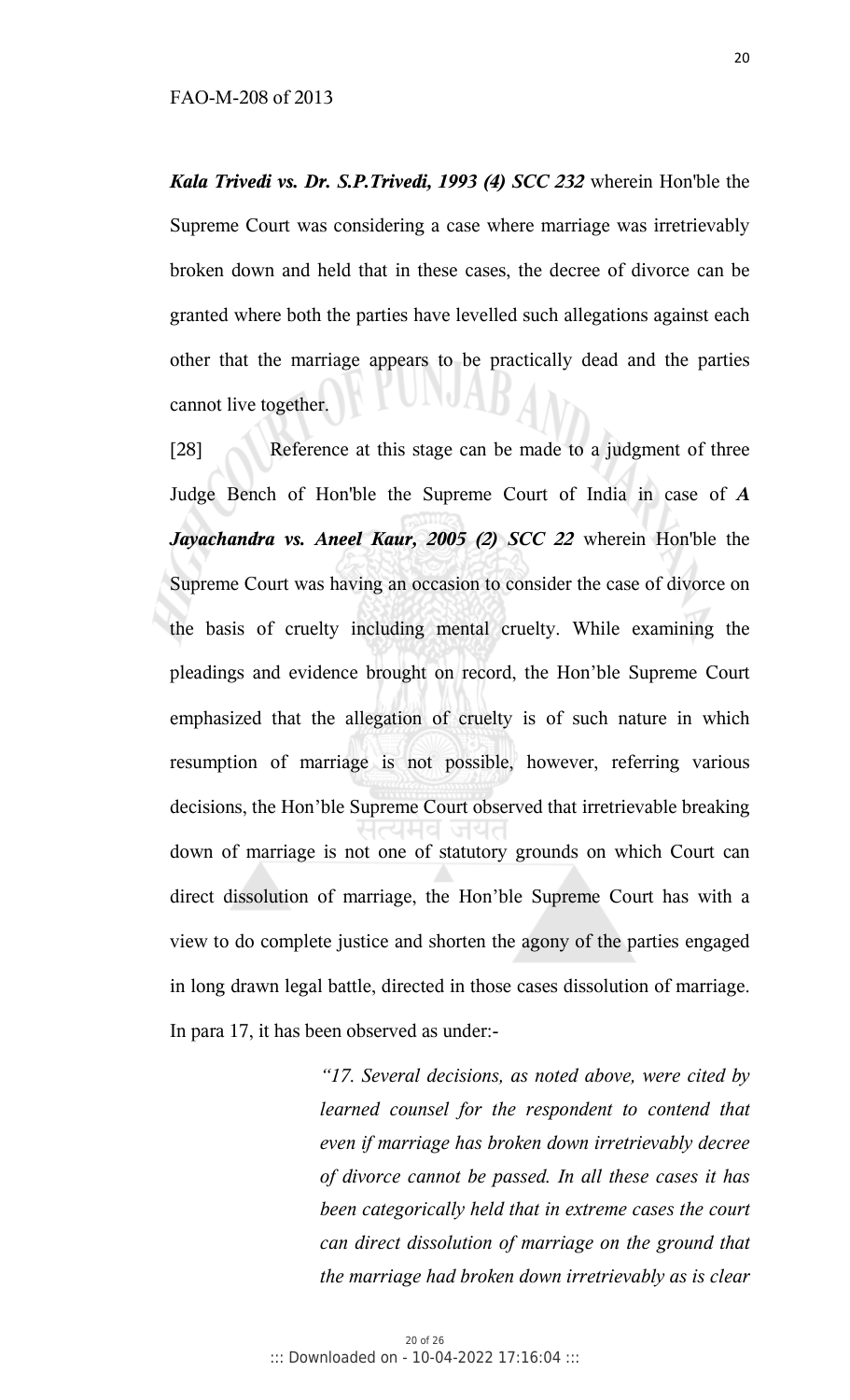*from para 9 of Shyam Sunder case. The factual position in each of the other cases is also distinguishable. It was held that long absence of physical company cannot be a ground for divorce if the same was on account of the husband's conduct. In Shyam Sunder case it was noted that the husband was leading adulterous life and he cannot take advantage of his wife shunning his company. Though the High Court held by the impugned judgment that the said case was similar, it unfortunately failed to notice the relevant factual difference in the two cases. It is true that irretrievable breaking of marriage is not one of the statutory grounds on which court can direct dissolution of marriage, this Court has with a view to do complete justice and shorten the agony of the parties engaged in long- drawn legal battle, directed in those cases dissolution of marriage. But as noted in the said cases themselves, those were exceptional cases."* 

[29] Hon'ble the Supreme Court in the case of *Naveen Kohli vs. Neetu Kohli, 2006 (4) SCC 558* was considering a case of irretrievable break down of marriage. In this case, wife was living separately for long but did not want divorce by mutual consent, only to make life of her husband miserable. Thus, the decree of divorce was granted and held it a cruel treatment and showed that the marriage had broken irretrievably. In para 62, 67, 68 and 69, it has been observed as under:-

> *"62. Even at this stage, the respondent does not want divorce by mutual consent. From the analysis and evaluation of the entire evidence, it is clear that the respondent has resolved to live in agony only to make life a miserable hell for the appellant as well. This type*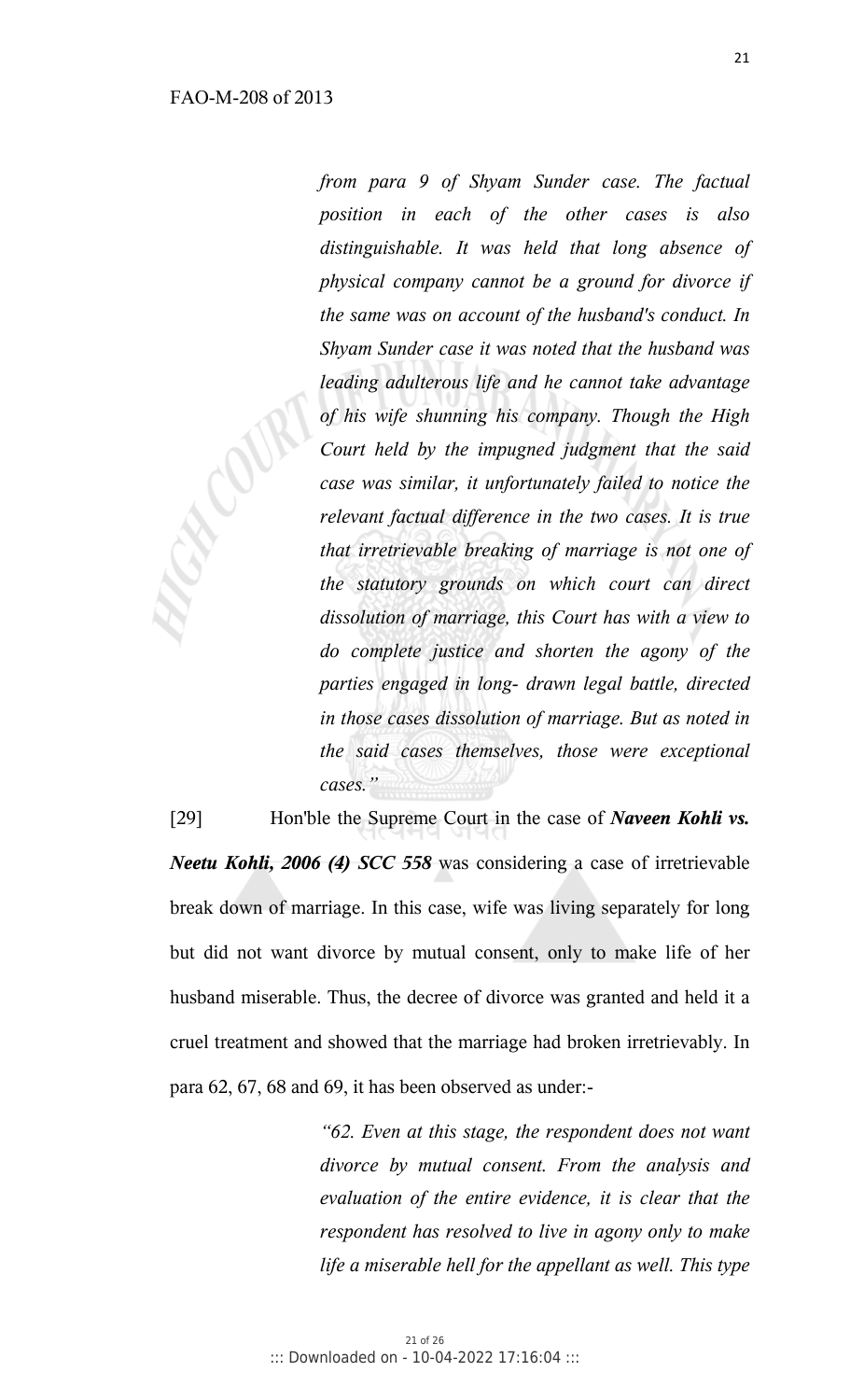*of adamant and callous attitude, in the context of the facts of this case, leaves no manner of doubt in our mind that the respondent is bent upon treating the appellant with mental cruelty. It is abundantly clear that the marriage between the parties had broken down irretrievably and there is no chance of their coming together, or living together again. The High Court ought to have visualized that preservation of such a marriage is totally unworkable which has ceased to be effective and would be greater source of misery for the parties.* 

 *xxx xxx xxx 67. The High Court ought to have considered that a human problem can be properly resolved by adopting a human approach. In the instant case, not to grant a decree of divorce would be disastrous for the parties. Otherwise, there may be a ray of hope for the parties that after a passage of time (after obtaining a decree of divorce) the parties may psychologically and emotionally settle down and start a new chapter in life. 68. In our considered view, looking to the peculiar facts of the case, the High Court was not justified in setting aside the order of the Trial Court. In our opinion, wisdom lies in accepting the pragmatic reality of life and take a decision which would ultimately be conducive in the interest of both the parties.* 

> *69. Consequently, we set aside the impugned judgment of the High Court and direct that the marriage between the parties should be dissolved according to the provisions of the Hindu Marriage Act, 1955. In the extra-ordinary facts and circumstances of the case, to resolve the problem in the interest of all concerned, while dissolving the marriage between the parties, we direct the appellant to pay Rs.25,00,000/- (Rupees*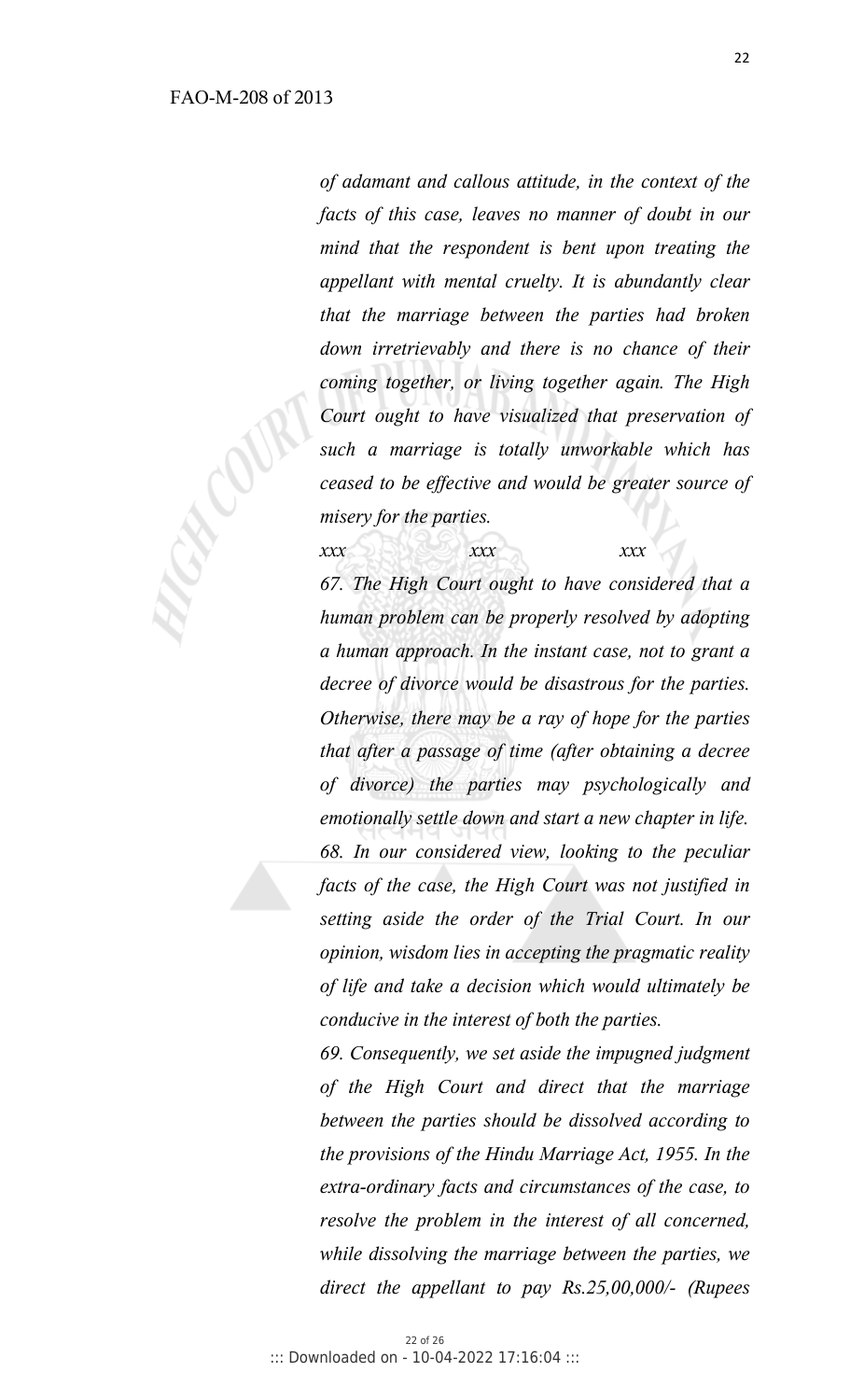*Twenty five lacs) to the respondent towards permanent maintenance to be paid within eight weeks. This amount would include Rs.5,00,000/- (Rupees five lacs with interest) deposited by the appellant on the direction of the Trial Court. The respondent would be at liberty to withdraw this amount with interest. Therefore, now the appellant would pay only Rs.20,00,000/- (Rupees Twenty lacs) to the respondent within the stipulated period. In case the appellant fails to pay the amount as indicated above within the stipulated period, the direction given by us would be of no avail and the appeal shall stand dismissed. In awarding permanent maintenance we have taken into consideration the financial standing of the appellant."*

[30] In the present case, the marriage between the parties had broken down irretrievably and there is no chance of their coming together, or living together again. Further, not to grant decree of divorce would be disastrous for the parties.

[31] The three-Judge Bench of Hon'ble the Supreme Court in a case of *Samar Ghosh (supra)* passed the decree on the ground of mental cruelty but the concept of irretrievable breakdownof marriage has been discussed in detail referring the  $71<sup>st</sup>$  report of the Law Commission of India.

[32] Hon'ble the Supreme Court in a case of *K. Srinivas Rao vs. D.A. Deepa (supra)* has observed that though irretrievable breakdown of marriage is not a ground for divorce under the Hindu Marriage Act, however, marriage which is dead for all purposes, cannot be revived by Court's verdict, if parties are not willing since marriage involves human sentiments and emotions and if they have dried up, there is hardly any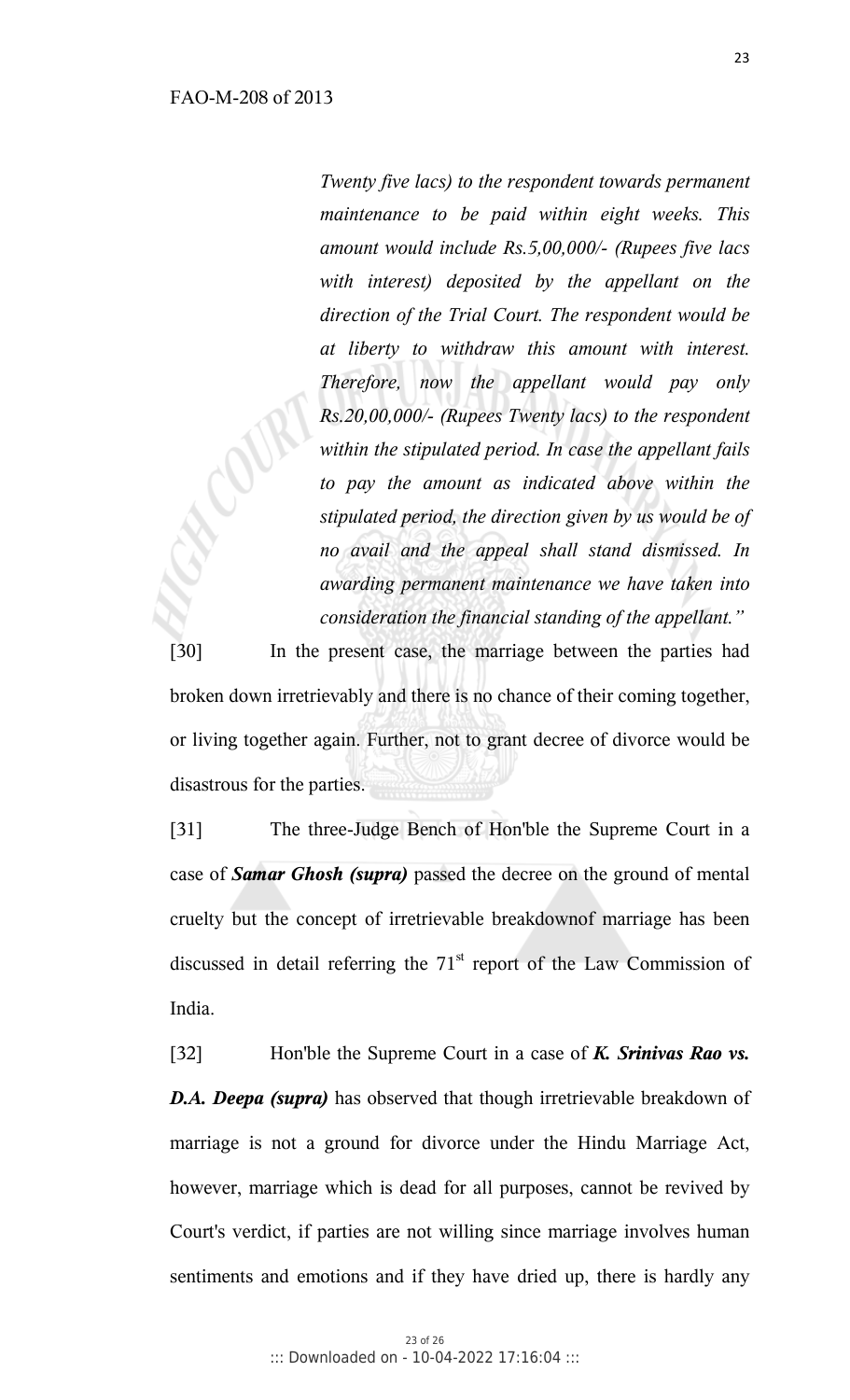chance of their springing back to life on account of artificial reunion created by court decree.

[33] Now, once the respondent-wife who is not staying with the appellant for the last about 20 years and is not ready to give mutual divorce to the appellant-husband, reference at this stage can be made to *Naveen Kohli's* case (supra), which was a case of cruelty (physical and mental) where Hon'ble the Supreme Court considered the concept of irretrievable breakdown of marriage. In this case as well, the parties were living separately for the last 10 years and the wife was not ready to give divorce to the husband. Hon'ble the Supreme Court granted decree of divorce but directed the husband to pay a sum of Rs.25 lacs towards permanent maintenance. In para 58, it has been observed as under:-

> *"58. The High Court ought to have considered the repercussions, consequences, impact and ramifications of all the criminal and other proceedings initiated by the parties against each other in proper perspective. For illustration, the High Court has mentioned that so far as the publication of the news item is concerned, the status of husband in a registered company was only that of an employee and if any news item is published, in such a situation, it could not, by any stretch of imagination be taken to have lowered the prestige of the husband. In the next para 69 of the judgment that in one of the news item what has been indicated was that in the company, Nikhil Rubber (P) Ltd., the appellant was only a Director along with Mrs. Neelu Kohli whom held 94.5% share of Rs.100/ each in the company. The news item further indicated that Naveen Kohli was acting against the spirit of the Article of the Association of Nikhil Rubber (P) Ltd.,*

24 of 26 ::: Downloaded on - 10-04-2022 17:16:04 :::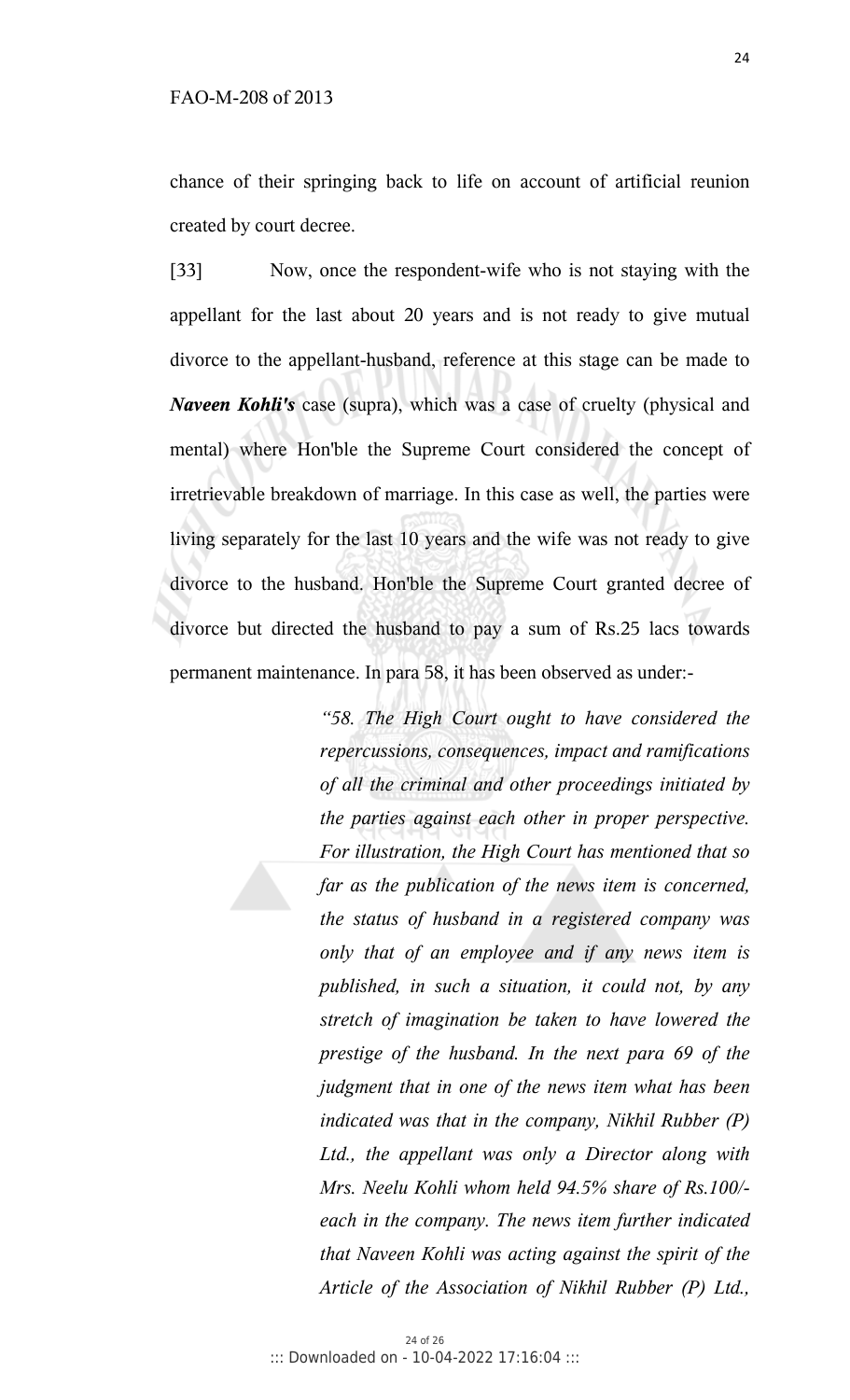*had caused immense loss of business and goodwill. He has stealthily removed produce of the company, besides diverted orders of foreign buyers to his proprietorship firm M/s Navneet Elastomers. He had opened bank account with forged signatures of Mrs. Neelu Kohli and fabricated resolution of the Board of Directors of the company. Statutory authority-Companies Act had refused to register documents filed by Mr. Naveen Kolhi and had issued show cause notice. All business associates were cautioned to avoid dealing with him alone. Neither the company nor Mrs. Neelu Kohli shall be liable for the acts of Mr. Naveen Kohli. Despite the aforementioned finding that the news item was intended to caution business associates to avoid dealing with the appellant then to come to this finding in the next para that it will by no stretch of imagination result in mental cruelty is wholly untenable."* 

[34] It is well settled that once the parties have separated and separation has continued for a sufficient length of time and anyone of them presented a petition for divorce, it can well be presumed that the marriage has broken down. The Court, no doubt, should seriously make an endeavour to reconcile the parties; yet, if it is found that the breakdown is irreparable, then divorce should not be withheld. The consequences of preservation in law of the unworkable marriage which has long ceased to be effective are bound to be a source of greater misery for the parties.

[35] In the present case, the appellant-husband and the respondent-wife are living separately since April, 2002. Firstly, efforts were made to resolve the matrimonial dispute through the process of